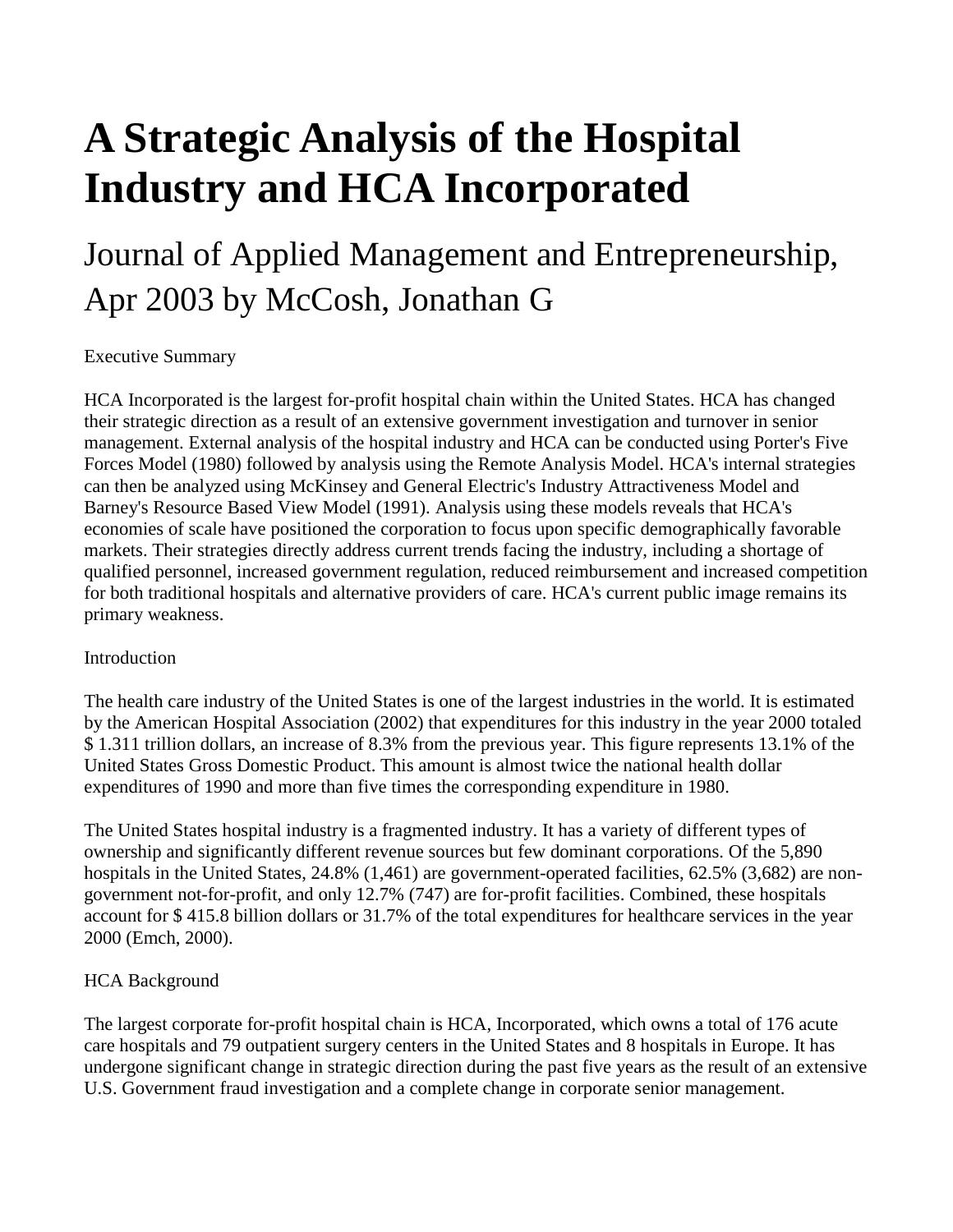HCA is currently the second largest conglomerate of hospitals within the United States, the only larger group being the hospitals belonging to the United States Department of Veterans Affairs. HCA currently operates a total of 40,112 licensed hospital beds, which represents approximately four-percent of all United States hospital beds. At HCA's height in 1997, the \$ 20 billion corporation owned 380 hospitals, 130 outpatient surgery centers and 200 home health agencies, which collectively employed 260,000 people. In 1997 it launched a national marketing campaign to emphasize the Columbia brand name for health care (Columbia, 1998).

In October 1993 Columbia Healthcare Corporation acquired the Hospital Corporation of America. This action created the largest hospital corporation in the United States, with a total of 190 acute care and specialty hospitals. Under the aggressive leadership of CEO Richard Scott, the company pursued a strategy of rapid growth through acquisitions. The corporation would acquire several hospitals within a geographic market and then close some of them, consolidating operations to achieve economies of scale. It also acquired other health provider entities, most notably home health agencies and outpatient clinics, combining them together to form new hospitalbased entities. This allowed for the cost shifting of overhead from the hospitals to these other businesses in which reimbursements by the Medicare program were based upon actual costs incurred, rather than the fixed payment structure that applied to inpatient hospitals. The company also provided incentives to physicians practicing in their hospitals to make referrals and provide care in a way that would maximize hospital profits (Kleinke, 1998). A 1996 study comparing the hospitals owned by Columbia/HCA to their competition concluded that Columbia/HCA "served fewer Medicaid patients, treated more complex cases, offered fewer services, incurred lower salary expenses per discharge, and had fewer occupied beds than local competing hospitals" (McCue, 1996, p. 43).

In March 1997 the U.S. Department of Health and Human Services launched a widespread investigation of Columbia/HCA, alleging Medicare fraud. Charges included inflated billing, exaggerated patient diagnoses to increase reimbursement, illegal business arrangements, and paying kickbacks to physicians for referrals (Charatan, 2001). This caused the company's stock price to decline rapidly, and Scott was removed from the corporation. Thomas Frist Jr., son of HCA's founder, replaced Scott. Frist set two primary objectives for HCA- to negotiate a settlement with the government and subsequently to focus on the corporation's core business of profitable hospital operations. The company divested itself of home care operations, pharmacy benefits management companies, hospital-owned physician practices and 108 hospitals acquired without proper due diligence that did not meet with HCA's long-term objectives. Frist also discontinued the national marketing campaign (Haugh, 2001).

HCA's Mission and Vision statement was redeveloped to explicitly address many of the situations which resulted in the government investigation. It states the corporation's commitment "to deliver high quality, cost effective healthcare in the communities we serve" (HCA Internet Site, 2002).

It then sets out value statements about the worth of each individual, acting with integrity, and treating others with loyalty, respect and dignity. This mission is reflected in HCA's written business strategies, which begins by discussing the importance of the patients and commitment to ethics and compliance. Another key business strategy is for HCA to focus on communities where the corporation will be either the number one or number two health care provider. These facilities are typically located in urban areas characterized by high integrated health care facility networks (HCA, 2002). HCA finds itself in a turbulent position, with dramatic changes during the past five years. A through examination of its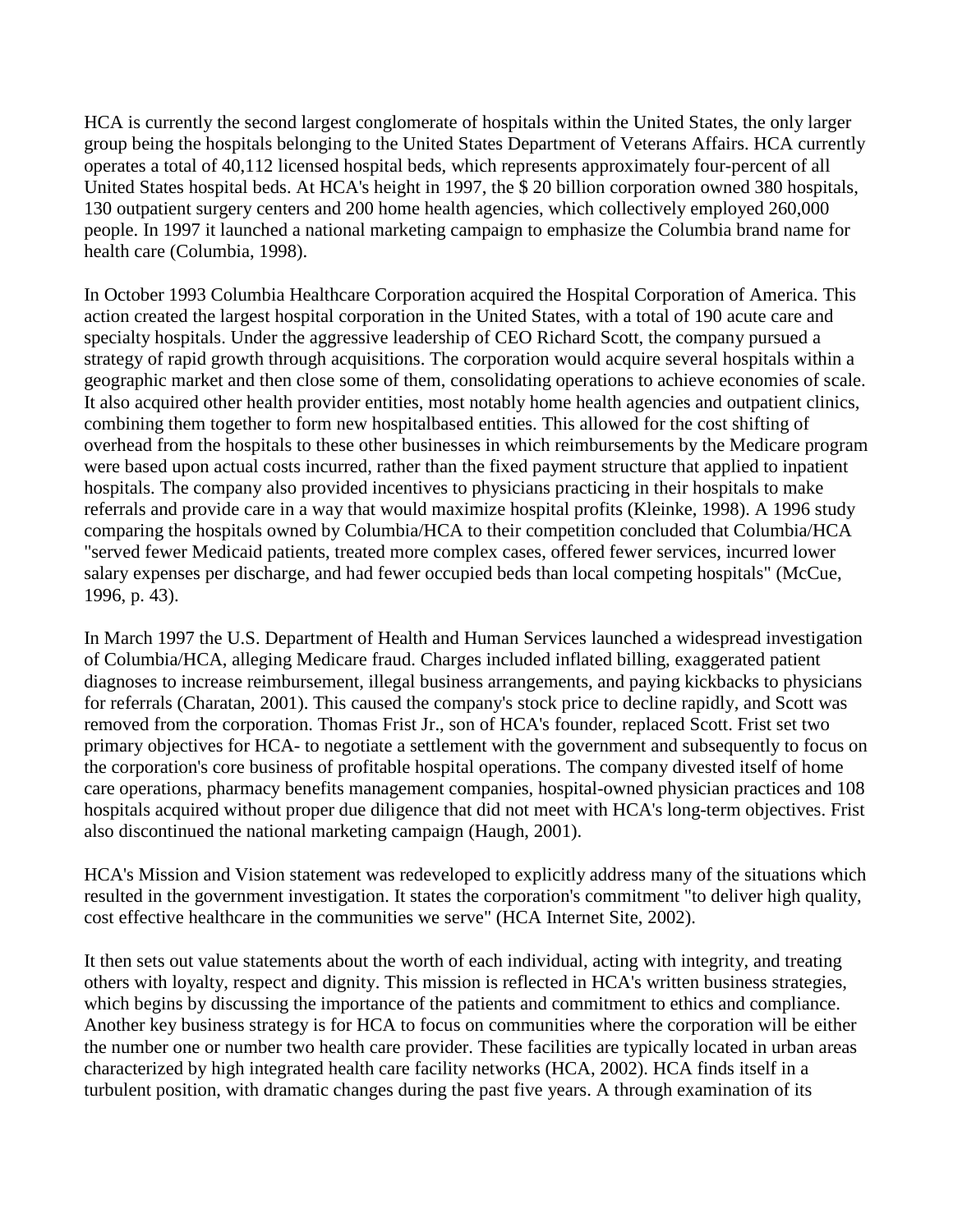current business environment, business strategies designed for this environment, and review of its own internal business practices is needed to ascertain its current competitive position and future opportunities.

#### Strategic Planning Literature Review

In order to examine a corporation's specific current business strategies, it is helpful to have an understanding of strategic planning models. The importance of strategic planning was emphasized by some of the earlier management theorists, who focused upon the need for operational planning. Taylor's theories on scientific management emphasized the importance of planning (Wren, 1994). Taylor's task management system saw planning and production as two separate tasks, and he recommended the establishment of a separate group to perform the planning functions. Gantt later expanded upon this work, applying concepts of scheduling and time management to the planning process (Gantt, 1911/1974). Another early theorist to emphasize the importance of long-term planning was Fayol. He saw the business plan as having five and ten year forecasts, and felt that every plan needed to have unity, continuity, and precision (Fayol, 1916/1949). He saw the business plan as a critical element to guide and protect the business in a changing environment. Fayol proposed a systematic approach for the business plan to be developed. It was the foundation established by Taylor, Gantt and Fayol that later theorists further developed.

Later theorists described the need to change from an operational planning perspective to one focused upon strategic planning. Drucker (1954) felt that strategic planning was necessary for senior management to make strategic decisions. Systematic planning was later described by Hofer (1965), who recognized that the structural and economic changes taking place in the corporate business environment made the planning process necessary. He developed a model for the comprehensive business plan process. These theorists emphasized the need for strategic planning and developed the theoretical models for testing the success of this planning.

A key theorist on the subject of strategic planning was Porter, who put forth a number of business analysis models. Among them are his Five Forces Model (1979) which analyzed the external competitive environment, his Generic Business Strategies Model (1980) which provided a template for business analysis of strategic advantages, his Value Chain Analysis Model (1985) which analyzed in detail both the primary and support activities of a firm, his Multi-business Companies Model (1985) which classified diversified companies into market-related, operating and management opportunities, and his Global Strategies Framework (1986) which analyzed businesses based upon international factors for success.

A variety of other strategic planning models are also widely used. The Remote Analysis Model as described by Laczniak & Lusch (1986) is an alternate method of external analysis. This methodology recognizes the industry environment as identified by Porter's Five Forces Model, but also suggests that an analysis be done of the remote environment, comprised of social, technological, ecological, economic and political factors.

Once a thorough understanding of the external environment facing a corporation is developed it is also necessary to perform an internal analysis regarding the specific strategic business units and strategies of the corporation. The Boston Consulting Group (BCG) developed a planning tool to examine the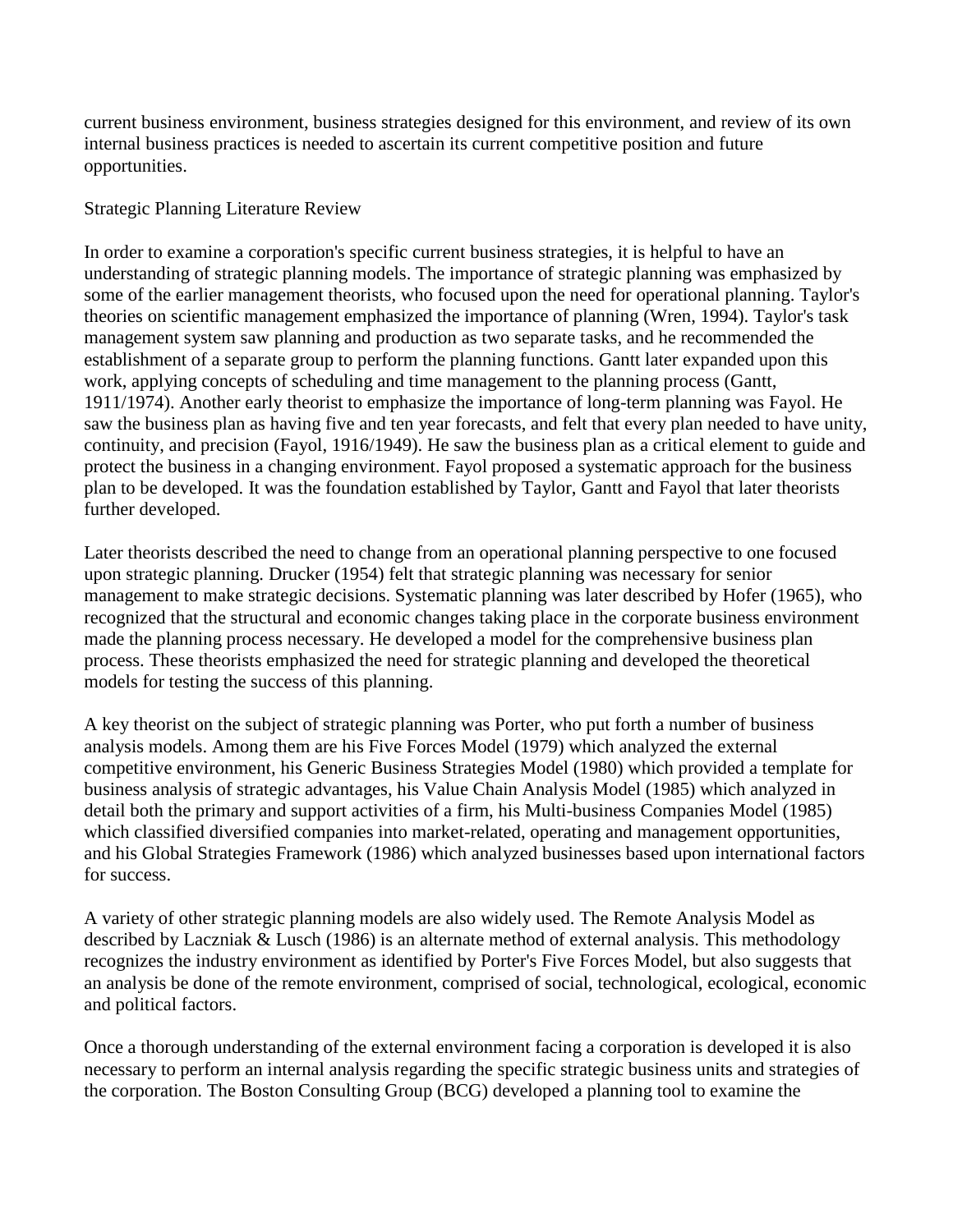portfolio of a corporation (Hambrick et al., 1982). The BCG Growth-Share Matrix was designed for managers to identify the specific business strategies for the different businesses in their company portfolio. The analysis is conducted by comparing each entities' market share to the potential growth rate. This model provides a framework for discussion in comparing the strengths of each entity to their relative position in their respective markets.

A related business-planning tool is the Industry Attractiveness Model, which was developed by McKinsey and Company in conjunction with General Electric (Proctor & Hassard, 1990). Similar to the BCG growth-share matrix, this model was designed as a grid that compared a company or strategic business unit's industry attractiveness to its business strength. The industry attractiveness component was defined as a composite analysis of the elements of Porter's Five Forces Model combined with the social and economic elements of the Remote Analysis Model. The business strength component was defined as the composite analysis of the business's internal environment, including such factors as financial strength, personnel, reputation, and uniqueness of its product offering. An advantage to this model is that it incorporated both the internal and external environments for a comprehensive look at the corporation, addressing multiple strategic issue. A key risk associated with this particular model is the complexity of developing the details of the model and the potential subjectivity inherent in the interpretation of each component.

An alternative strategic planning tool for internal analysis is the resource-based view of the firm (RBV) as developed by Barney (1991). Barney's model is based upon the premise that each corporation has a unique set of resources that should be examined collectively for competitive advantage rather than focusing primarily upon the tangible assets. The RBV model defines overall resources as a combination of tangible assets, intangible assets, and organizational capabilities of a firm. Tangible assets are easy to identify, as they would be reported as the physical assets on the firm's balance sheet in the audited financial statements. Intangible assets are harder to quantify, as they include sub-components such as customer loyalty to brand names, a company's reputation, experience of employees, overall morale and other nonvisible components that contribute to a company's competitive advantage. Organizational capabilities refer to the combined synergy of skills and processes created through the transformation of inputs into outputs by the people and assets of the firm. It is this overall process of combining the tangible and intangible assets utilizing the organizational capabilities that define the specific strategy of the firm, which Barney saw as the true definition of a firm's competitive advantage.

# Hospital Strategic Planning Literature Review

Strategic planning research within the hospital industry was conducted by Thakur (1985) who set out to quantify the level and type of planning that was being utilized by hospitals. Using a combination of questionnaires and personal interviews, he examined a number of hospitals. The results showed that the planning process was more formal in larger facilities, with 74% of the hospitals having a three to five year plan. Layton (1991) focused on the financial profitability of hospitals where structured operational or strategic planning were being performed. The research indicated that there appeared to be a relationship between profitability and structured strategic planning.

Horak (1997) linked the strategic planning process in healthcare to the work of Deming, emphasizing that the total quality management process and strategic planning process must be done together. Without this linkage the strategic planning process is only an exercise without the proper focus. He includes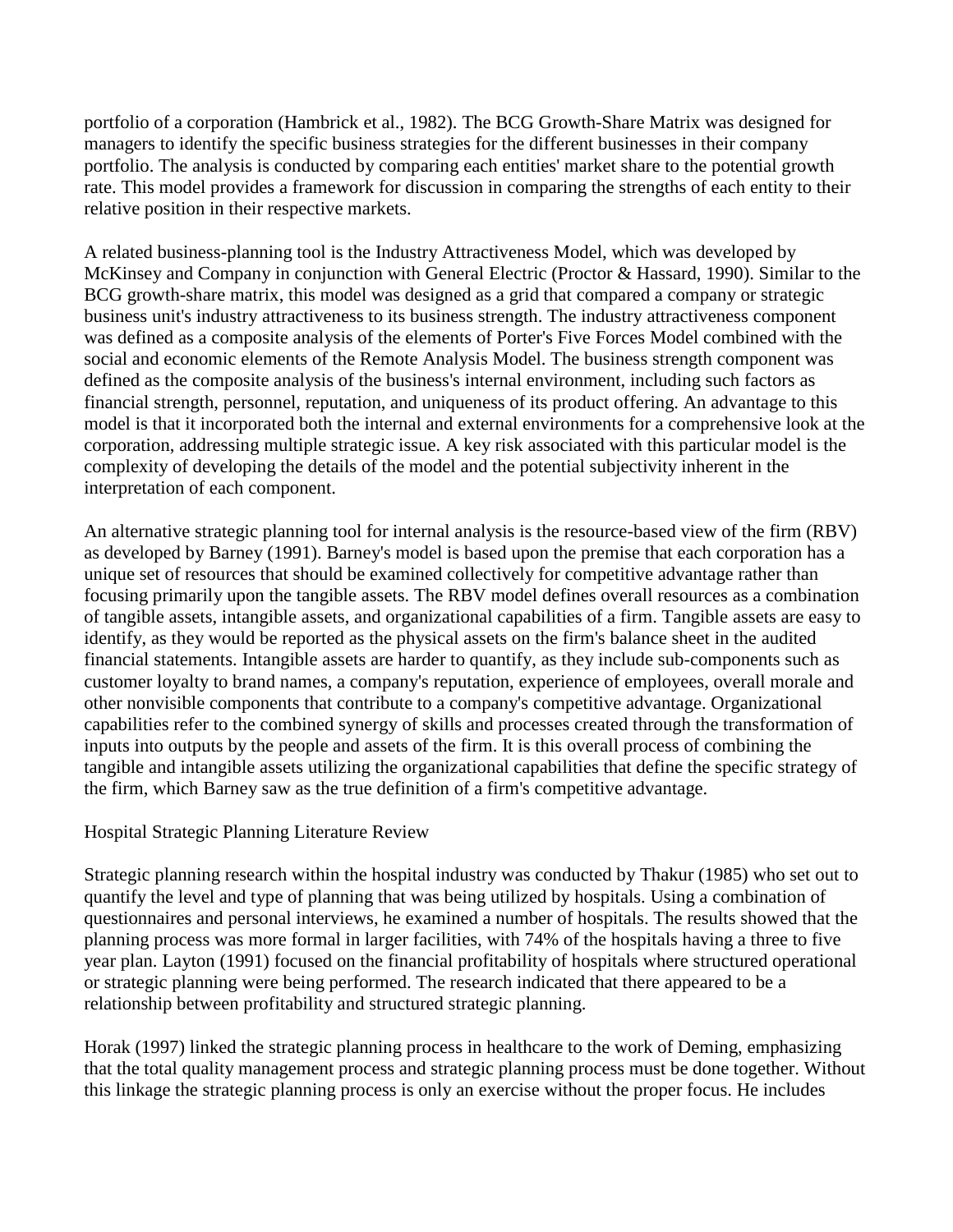many recommendations for the planning process, including the need to identify the needs and expectations of all of the stakeholders involved.

Olsen (1998) addressed the need for planning as a way for the hospital to change from the crisis intervention decision-making model to a true problem-solving model by being proactive. His research indicated that regardless of the type of provider or size of the organization, the advanced planning process was the key to the organization's long-term success and financial viability. The main point of his conclusion was that the planning process needs to be a freeflowing exchange of ideas, without barriers that limit the creativity of the planning team.

Topping (1999) addressed the various trends that had impacted teaching hospitals, including cost containment strategies and economies of scale derived from strategic alliances, mergers and acquisitions. The research focused on the fact that teaching hospitals commit significant resources to the instruction of student, which puts them at a financial disadvantage to other hospitals who do not have to fund these types of programs. A study of strategies of teaching hospitals revealed that in order to survive many of these hospitals would need to limit the amount of clinical research that they conducted and instead should focus on patient care that is cost efficient.

Research by Popovich and Popovich (2000) focused on the need for key decision-maker and leaders throughout the hospital to be involved in the strategic planning process. It is necessary to first identifying exactly who these individuals are, and then determine a method of how to engage them in the process. They conducted a case study of a large mid-western hospital that had used a quantifiable methodology to conduct hospital-wide strategic planning. The results showed that a greater consensus existed among the hospital personnel in support of specific strategic direction. The hospital was able to adopt this strategy with minimum resistance to change as the most influential individuals were included in the strategic planning process.

The Generic Strategies Model and Five Forces Model developed by Porter were used in research of 81 European acute care hospitals (Hlavacka et al., 2001). The study identified the more financially successful hospitals as those that pursued strategies to differentiate themselves from competitors in conjunction with other pro-active strategies, such as cost reductions to maximize reimbursement. Use of the model identified hospitals with key core business or niche specialties that could then be focused upon, and therefore become that market's provider of choice, for that specialty.

# External Analysis

The Hospital Industry Using Porter's Five Forces Model

Porter's Five Forces Model is useful in conducting an external analysis of the hospital industry, he model is illustrated as follows:

The purpose of the model is to gain a thorough understanding of a particular industry by analyzing the external environment's through analysis of five identified competitive. From this analysis, a determination can be made of both the competitive situation and profit potential of a particular industry (Porter, 1980). Each of the five elements of this model can be examined in relation to the hospital industry.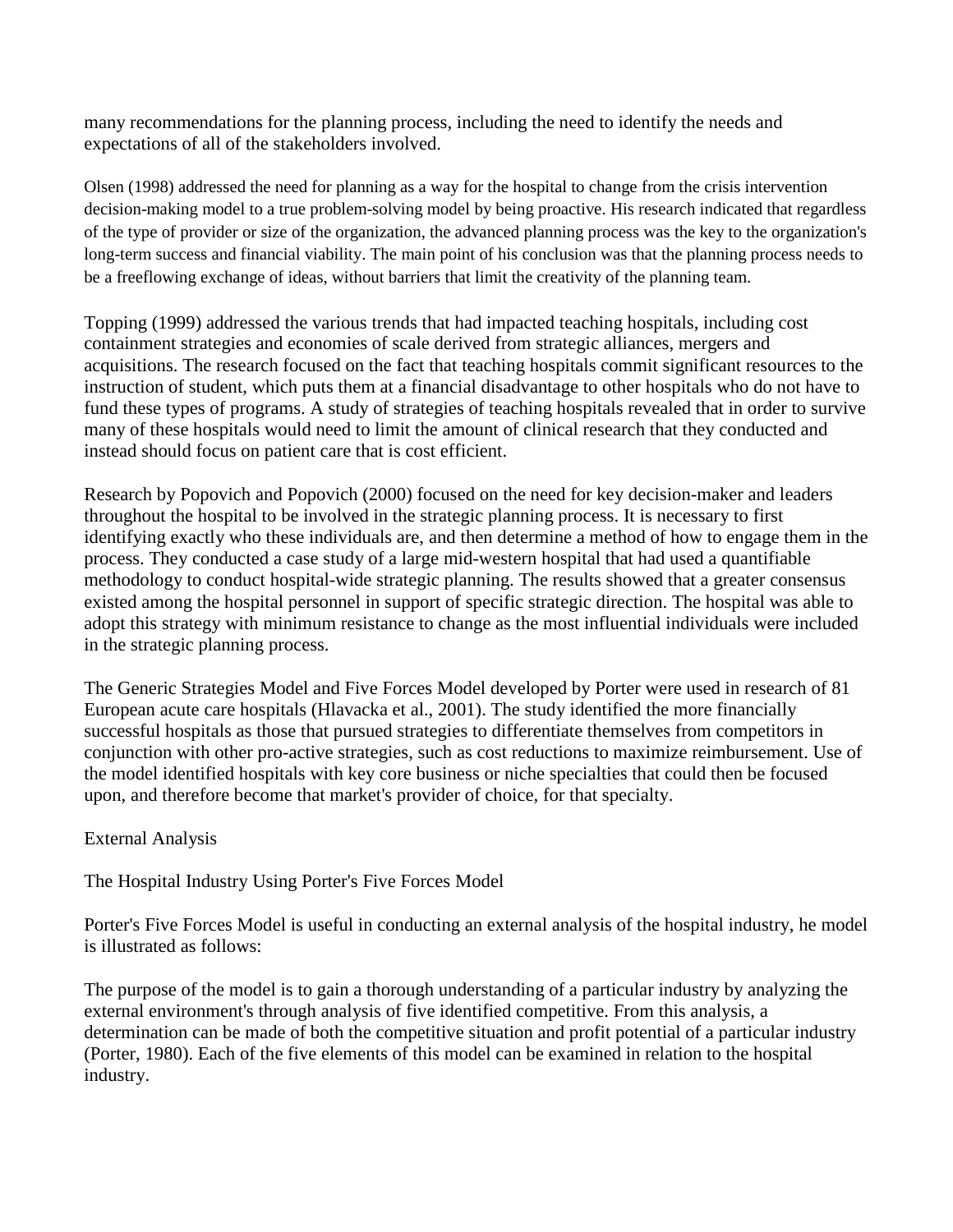#### Potential Entrants

The first element is the threat of new entrants into the markets. This could be due to a variety of reasons that include a need for capital, a need for brand awareness, a need for economies of scale or the result of government regulations. The hospital industry is constrained by government regulation. States have certificate of need laws that limit the types of services and number of licensed beds that facilities can provide. Therefore, hospital providers cannot expand unless they can demonstrate that there is a need in the community for services that are not being provided by the present facilities. As a result, the only way for hospital systems to increase their size is through mergers and acquisitions of existing hospitals rather than physical expansion of current facilities. Historically, there were few hospital mergers because the Federal Department of Justice viewed this type of business combination as a violation of the Sherman Antitrust Act that restricted competition (Yafchak, 2000). It was not until the Clinton administration's initial recommendations for health reform that the Justice Department took a more favorable approach towards this type of industry consolidation, leading to an increase in mergers between the years 1995 and 1999 (Frech, 2000) This type of consolidation peaked in 1997 with 197 hospital mergers. The number of mergers has been steadily decreasing since then, with 140 in 1998 and 110 in 1999 (Hoppszallern & Hortillo, 2000). In 2001 there were only 83, and most of these mergers involved the sale of only 1 or 2 hospitals in key markets (Hoppszallern, 2002). Analysis of this element shows that this is a difficult industry for new competitors to join.

#### Suppliers

The second element of the model is the power of suppliers. In any industry suppliers exert significant influence through the availability of raw materials and the subsequent impact on costs. The primary supply issue facing the hospital industry today is a shortage of licensed medical personnel. There is a nationwide shortage of skilled clinical personnel, especially registered nurses, licensed practical nurses and certified nurses' aides. Hospitals must compete against nursing homes and home care organizations for these skilled clinical workers. This problem has resulted in a situation in which signing bonuses and other financial incentives are common. When an adequate number of staff cannot be hired, the hospitals must supplement their staffing with per-diem staff from outside agencies at significantly higher wages. There is also a shortage of executive personnel, with experienced managers being able to command premium salaries for their skills. A recent survey of executive and managerial compensation showed that from January 1999 to January 2000 the average compensation increase was 6.7% as opposed to only 3.5% for the prior twelve-month period (Moore, 2000).

Another critical supply factor impacting the profit margins of hospitals is the rising price of pharmaceuticals. While the increases in price can be passed on to many third party payers, pharmaceuticals are not a covered service of the Medicare program, and the patients are frequently unable to incur this expense (Eddy et al., 2000). Hospitals also have entered into capitation arrangements with health maintenance organizations (HMO's), whereby they agree to provide services for a fixed dollar amount per patient. These long-term capitation agreements were frequently negotiated in anticipation of more modest increases in pharmaceutical prices. This situation has had a negative impact on hospital profit margins, in that hospitals are therefore fully reimbursed for the pharmaceutical prices incurred. Analysis of this element shows that there are currently supply issues impacting this industry.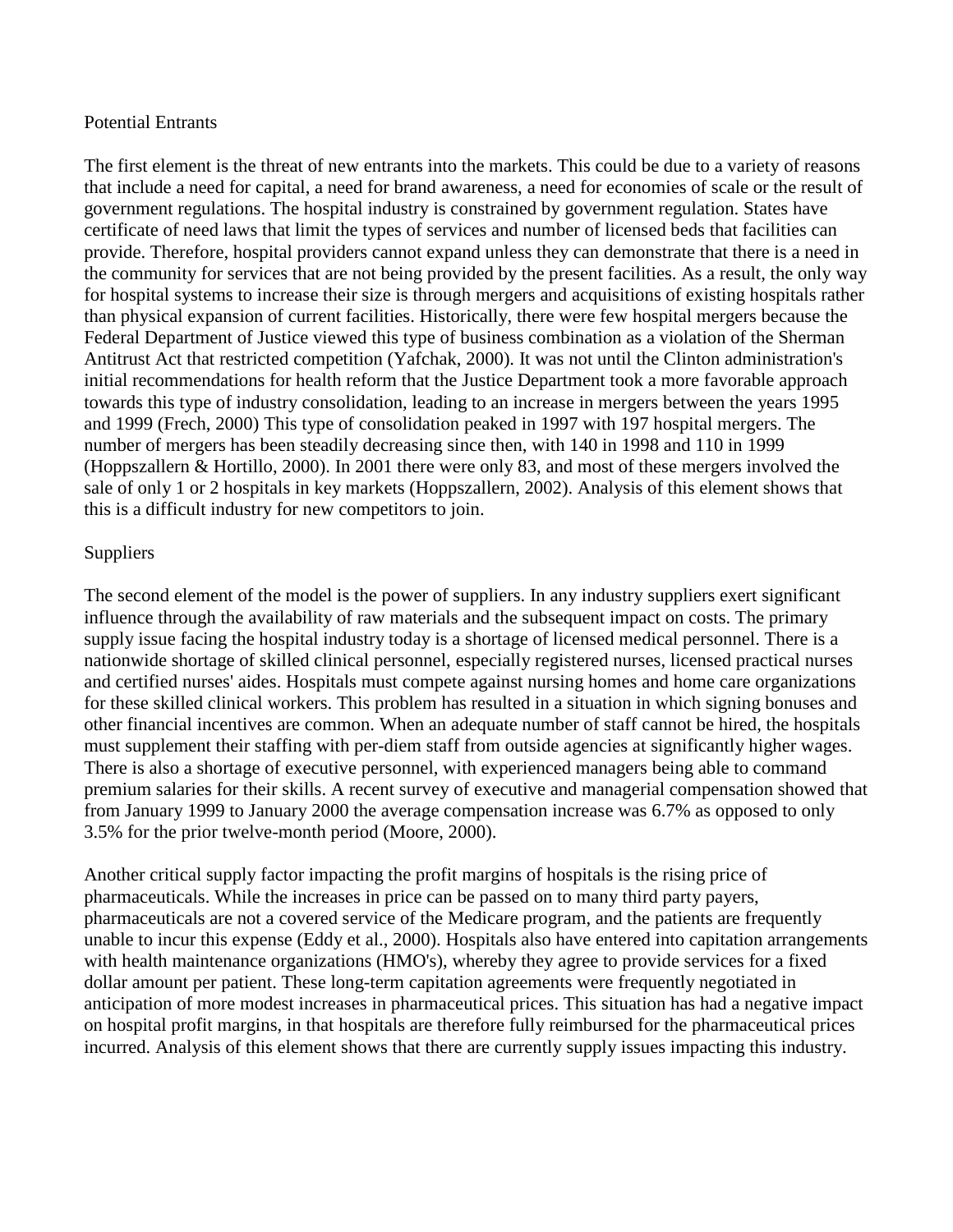#### Buyers

Porter's third element is the power of buyers. This represents the extent of bargaining that the buyers of the product can exert in regards to the industry or business. The consumers of hospital services are usually not the payers of these services. Private pay patients represent only eight percent of the market, and that small percentage usually represents the co-payment portion of charges, with a third party paying the majority of the hospital charges. Since the consumers of the service pay such a small portion of the charges they are less concerned about price and are more focused upon the overall quality of care. The Federal payment systems of Medicare, Medicaid, and Veterans Administration currently pay for approximately 60% of hospital charges, with the remaining 32% being reimbursed by private insurance companies and health maintenance organizations (Yafchak, 2000). Patients are frequently uneducated about their hospital options and usually defer this decision to their personal physician.

While third party payer sources do have concerns about quality, price primarily influences their hospitalrelated choices. During the 1990's the HMO began to replace traditional insurance plans. HMO's utilized the practice of forcing hospitals within the same geographic area to compete against each other, with the HMO awarding an exclusive contact for services to the lowest bidder. Hospital systems were encouraged to negotiate a single contract for all of their facilities. This notion was based on the opportunity for the hospital system to increase its overall market share, while the HMO could achieve cost savings through negotiating with a single entity as well as through billing efficiencies. Most hospitals believed that they had no choice but to join in these agreements, which the majority of hospital administrators perceived as favorable to the insurer at the expense of hospital profit margins (Bellandi, 1998). Large insurance companies continue to use their clout to force lower prices onto hospitals. One corporation that has accomplished this is Aetna, Kaiser Permanente and Humana, as a result of its current market share of approximately 10% of the United States population (Yafchak, 2000). Analysis of this element shows that buyers exert considerable influence on the reimbursement for this industry.

#### **Substitutes**

The fourth element is the availability of substitute products. The availability and pricing of substitute products can have a significant impact on a business strategy (Porter, 1980). The health services offered by hospitals are unique in that there are also few if any substitutes for these services of this nature. However, alternative venues for many health services constitute a growing trend. For example, freestanding outpatient surgery centers are now available in most metropolitan areas as an alternative to having a medical procedure performed in an acute care hospital. Analysis of this element shows that few substitutes exist, but that alternate venues for hospital services are increasing, which could have a longterm effect on the industry.

The final element is the industry rivalry. The number of competitors, degree of product differentiation, cost conditions and overall competitive diversity can have substantial impact on strategies to be adopted. An assumption related to the mergers of hospitals into a combined system is that economies of scale will result. An empirical study on the subject of economies of scale was conducted by Chan et al. (1999). They examined 330 rural facilities, focusing upon key measures such as overall operating profits, cost per admission and revenue per admission, in relationship to the use and size of health consortia through horizontal integration. They found that there was evidence to support the theory that economies of scale through collaborative efforts, particularly in regards to joint purchasing of supplies and pharmaceuticals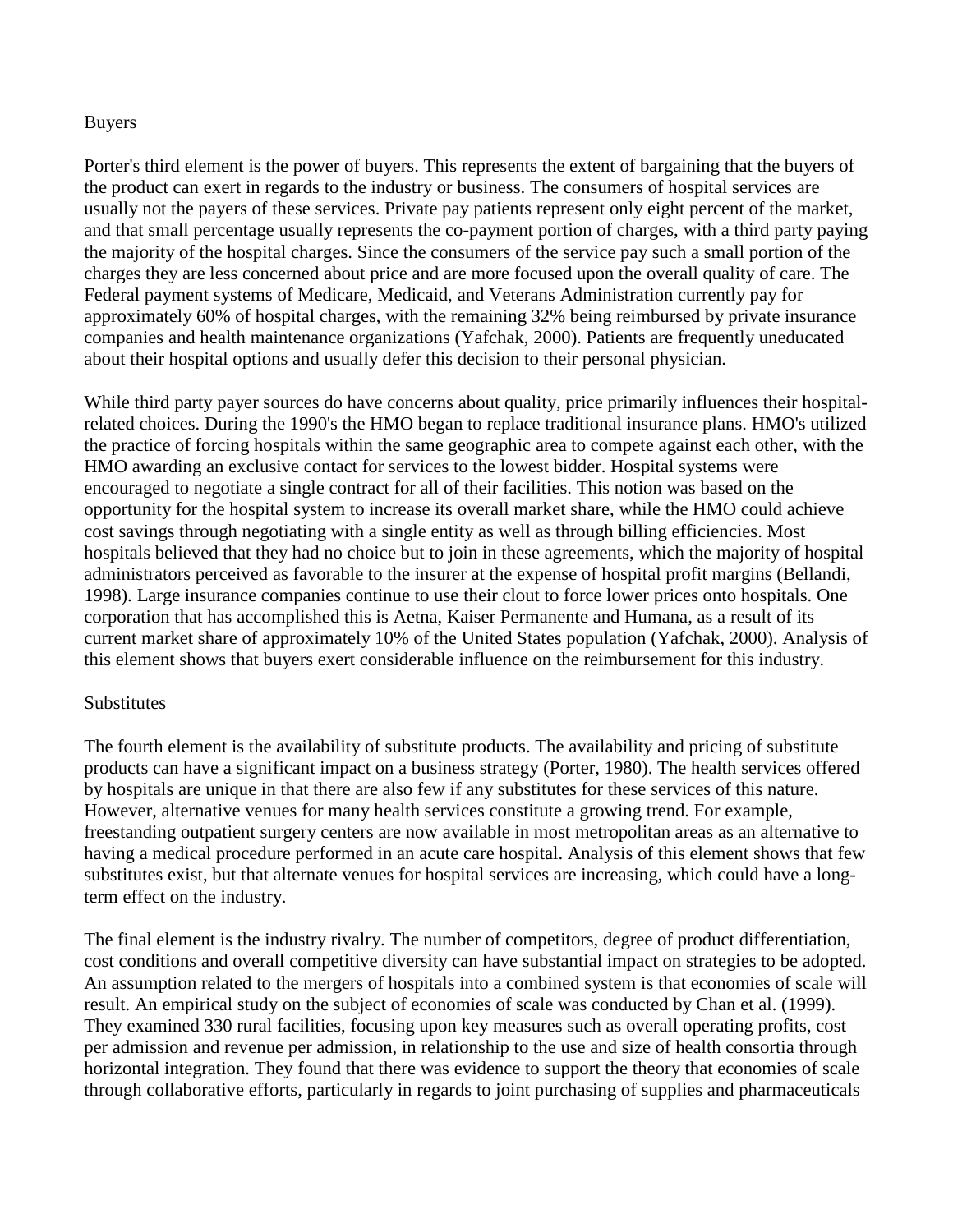as well as the aggregation of financial resources, in that more profitable hospitals in a consortia would be able to provide a short-term financial buffer to other consortia members when regional variations occurred. The also found that the law of diminishing returns also factored into the situation, in that once the health consortia became too large the incremental administrative burden exceeded the potential cost savings.

# Continuum of Care

Another component of the hospital industry's competitive environment is the ability to provide a full continuum of health care services. By acquiring other types of health providers, including home care companies, skilled nursing facilities, outpatient surgery centers, rehabilitation facilities and physician group practices, hospitals could market themselves to both patients and health maintenance organizations as offering the full spectrum of health services needed (Yafchak, 2000). This type of arrangement also had significant financial advantages, as some hospital fixed costs could be shifted to the other entities, which were reimbursed by Medicare and Medicaid based upon cost incurred rather than patient diagnosis. This led to a trend in hospitals increasing their ownership of cost-reimbursed outpatient care facilities (Johnson et al., 2000). Another advantage of hospitals vertically integrating, which overlaps into the element of supplier power, is that such integration helps to assure a consistent referral flow from the other entities to the hospital within the same health system. Analysis of this final element of the Five Forces Model shows that this is currently a very competitive industry.

# Porter's Five Forces Mode Applied to HCA

With an understanding of the recent trends that have created the current environment in the hospital industry, an analysis of specific hospital corporations can now be conducted. Each of the Five Forces elements reviewed for the industry will now be analyzed in regards to HCA, examining where it is competitively positioned regarding each external element. This model will also be used as a framework for analysis of HCA's internal business strategies related to the same elements.

# Potential Entrants

The industry analysis for this model addressed the use of merger and acquisition activities to expand operations. HCA had aggressively used that approach up until the government investigation but has taken the opposite approach since that time, divesting itself of facilities that do not match the corporation's long-term business strategies. Regarding other threat of entry criteria, HCA has significant financial strengths over competitors due to its overall size and revenues. It has committed to an annual capital investment plan of \$1.2 billion per year. This plan includes the renovation of existing facilities, including upgrading all emergency rooms, as well as building an average of two new hospitals a year to replace older facilities (HCA, 2002). In the current economic climate few other health conglomerates have the resources for this level of capital development, giving HCA a clear competitive advantage.

# Suppliers

The supplier element of the hospital industry analysis identified three critical areas, staff shortages, physician retention problems and rising pharmaceutical costs, all of which HCA has directly addressed. HCA has partnered with the United States Department of Labor, each committing \$ 5 million to the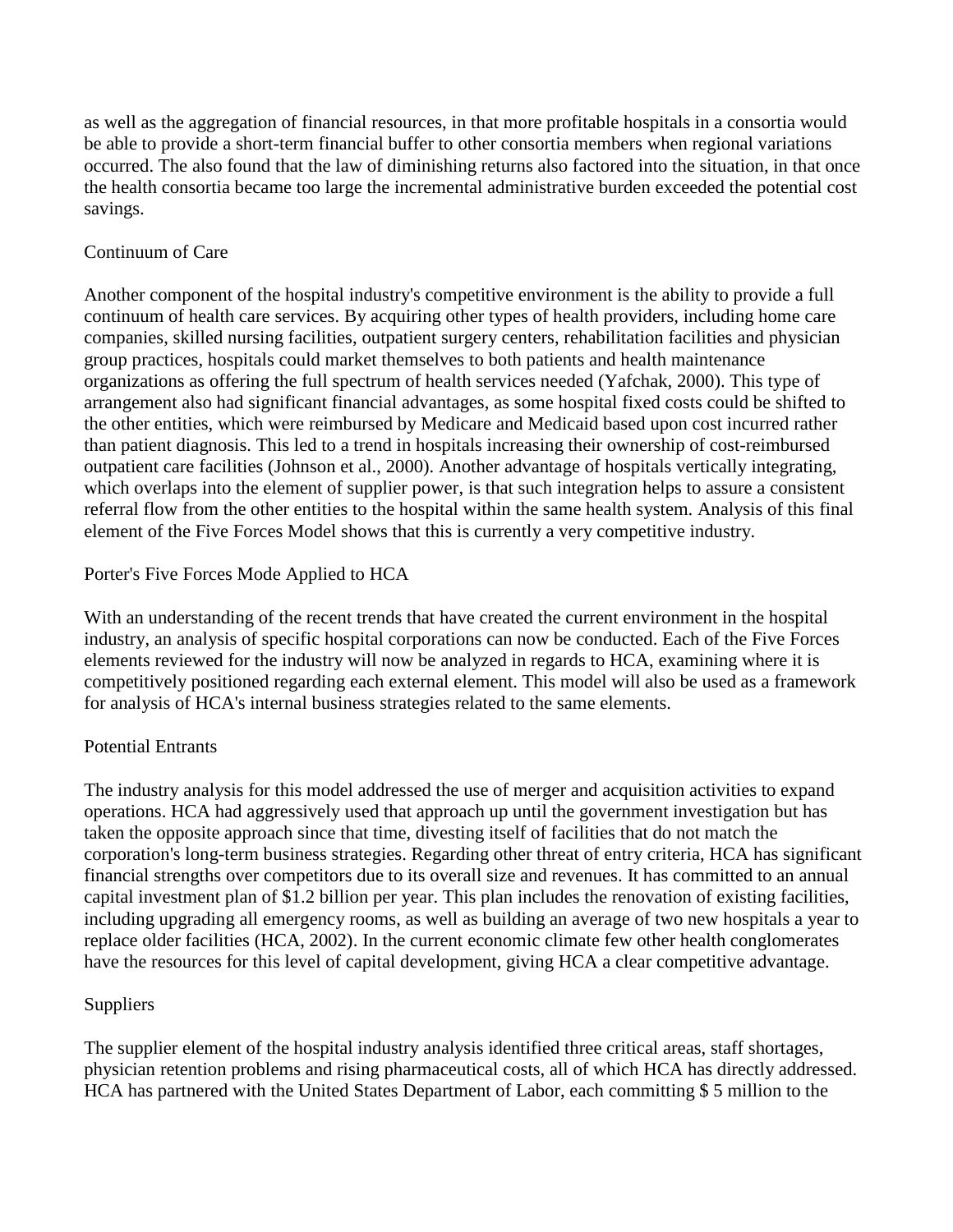retraining of workers whose industries were impacted by the events of September 11, 2001 (Serb, 2002). These individuals will receive scholarships to be trained as clinical workers as long as they commit to working at HCA facilities for an amount of time equivalent to the duration of their training. Over 4,000 applications have already been received for this program. HCA has also committed to providing competitive compensation packages and establishing its own staffing agencies to provide clinicians with the flexibility of working in multiple HCA locations within a geographic market. An emphasis on scheduling flexibility, benefit packages, training and opportunities for advancement has resulted in a threeyear trend of increased employee satisfaction levels as measured by annual surveys.

Another supplier factor is HC A's committed strategy to developing and enhancing their relationships with physicians. Its goal is to be the premier provider of hospital services in each market they operate in, and the recruitment and retention of physicians to practice at their facilities is a stated business strategy of HCA. It also continues to provide financial incentives to physicians, however the awarding of these are now linked to clinical quality measures rather than financial measures (HCA, 2002). The final supplier area, pharmaceutical costs, have been reduced through corporate group purchasing (HCA, 2002). The combination of programs designed to increase staffing and reduce turnover and purchasing economies of scale give HCA a competitive advantage for the supplier element.

#### Buyers

HCA has also developed a distinct competitive advantage with the buyer element of the model. Using its influence as the top provider of hospital services in most metropolitan areas in which it operates, HCA has managed to renegotiate favorable rates with most large insurance companies and HMO's (Martinez, 2002). A specific example of this was cited in an interview with CEO Jack Bovender. HCA spent eight months renegotiating more favorable rates with Humana, who insured over 500,000 members in areas where HCA operates (Haddohenry, 2002). HCA also favorably renegotiated its contracts with BlueCross BlueShield of Florida, after threatening to discontinue service to that insurer's clients (Haugh, 2001). In a related strategy, HCA has reorganized its billing operations, creating ten billing centers that consolidate regional billing functions for all HCA facilities. This allows HCA to devote billing specialists for each insurer, knowledgeable in the details of the specific insurance requirements and improving communication through developing long-term relationships with their counterparts at the insurance agencies (Galloro, 2002). These business strategies combine to give HCA a distinct advantage when negotiating with the buyers of their services.

#### **Substitutes**

The element of the model regarding substitutes also relates to HCA's business strategy. In terms of the model, the current substitution trend for hospitals is the establishment of outpatient surgery centers. HCA has wholeheartedly embraced this strategy, and has established a total of 79 surgery centers in addition to its hospitals. Nearly all of these centers are located within the same geographic regions as the hospitals, providing a very competitive, lower cost alternative while still being able to take advantage of economies of scale (HCA, 2002). While HCA had diversified itself of it other non-hospital acquisitions, the surgery centers have been perceived as related closely enough to the core hospital business to be retained. This strategy is also defensive in nature, as having an already established facility deters competitors from attempting to establish these operations within the same markets.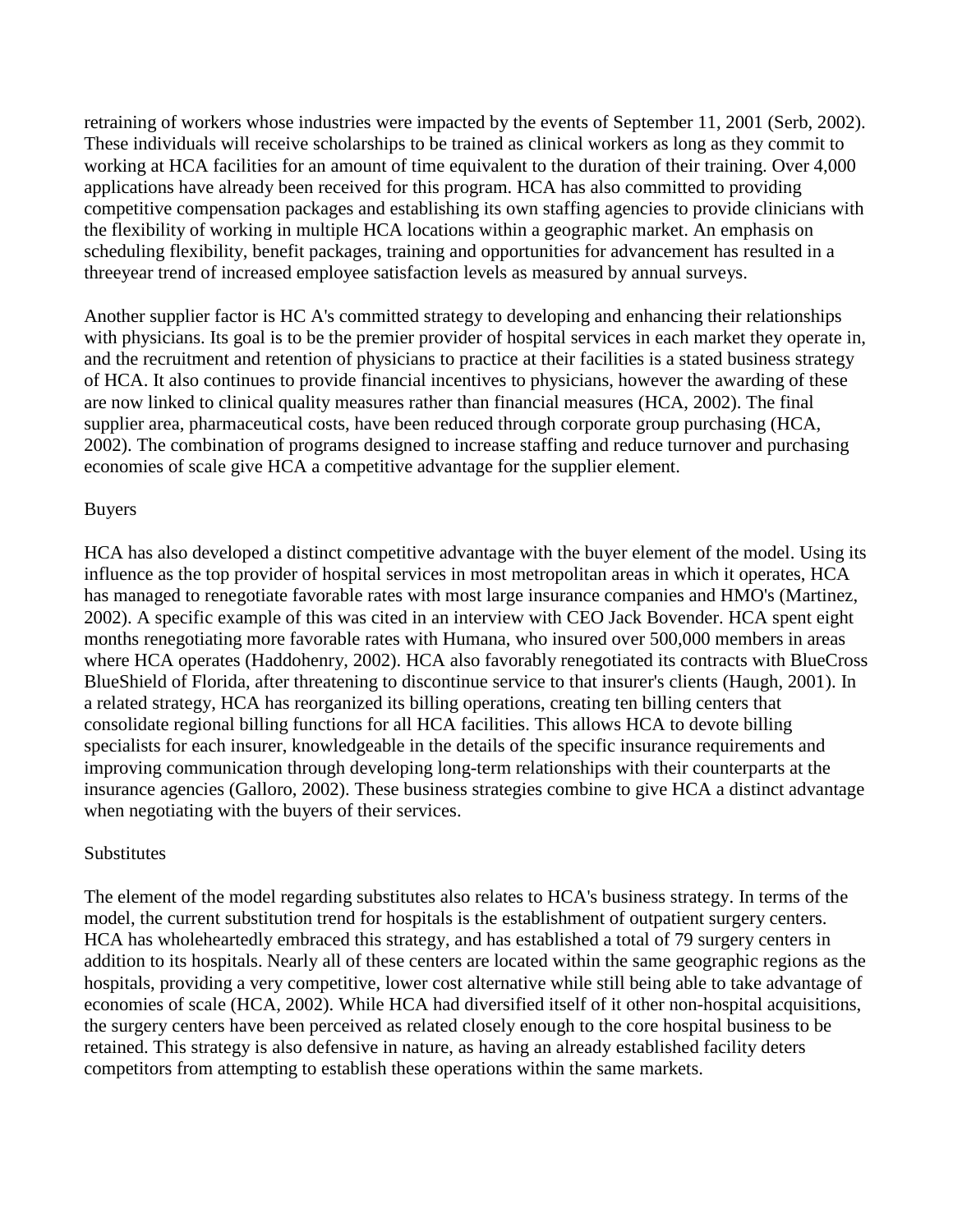#### Industry Competitors

The final element, the industry rivalry, is less of a factor with HCA. Its business strategy of being the market leader has them competing in metropolitan areas primarily against independent non-profit hospitals. Many of the latter are either church or government owned, and do not have the same financial performance objectives. In the years 1998 and 1999 HCA divested itself of 108 hospitals that were in unfavorable competitive positions, as well as their ancillary health businesses (Haugh, 2001). One area in which HCA has achieved a distinct advantage over its rivals is billing. HCA consolidated its billing operations into ten regional centers which use current technology to achieve timely and accurate billing, which in turn has both increased cash flow and reduced the administrative expense for these services (Galloro, 2002).

Using this method of analysis indicates that HCA has reacted competitively to industry trends. They have pared back their holdings to key facilities that support long-range business strategies. Economies of scale have enabled them to contain costs for administrative areas such as billing, as well as giving the corporation additional leverage in negotiating contracts with key providers. The corporation has also implemented business strategies to enable them to react to the growing trend of a national shortage of licensed clinicians. Being able to have fully-staffed facilities, as competitors experience difficulties finding help, will continue to compliment and reinforce the notion of being a quality health provider. The continued use and growth of independent surgery centers as a complimentary product area to their hospitals should also work to enhance their total value.

#### Remote Analysis Model Applied to HCA

The Remote Analysis Model provides an external analysis model that views an organization through different elements. The Remote Analysis Model is an alternate method of conducting external analysis to Porter's Five Forces model, in that it isolates and analyzes key elements which comprise the external or remote environment of a particular corporation or industry. The elements of this model are the remote environment, comprised of the social, technological, ecological, economic and political elements (Laczniak & Lusch, 1986). As with the Five Forces Model, an analysis will follow looking at each element in relation to both the industry and HCA's position, as well as specific internal HCA business strategies created to directly address that element.

The social element includes not only current social trends but also beliefs, values and lifestyles of both the employees and customers of the corporation. HCA's corporate business strategies are designed to take advantage of a number of current demographic trends. One example of such a strategy is location, as the majority of HCA hospitals are located in the sunbelt region, an area of the country experiencing high population growth. For example, the most recent annual report cites 18 municipalities where HCA is the dominant hospital entity, all with projected population increases of 8 to 22% compared to the national average of 4.5% (HCA, 2002). Another demographic trend of which HCA is positioned to take advantage is the aging population group known as baby boomers, those born between the years 1946 and 1964. As the number of elderly persons increases, HCA hopes to provide increasing amounts and types of hospital services.

Regarding the beliefs, values and lifestyles component of the social element, observers have recognized that a lack of clear values in senior management of Columbia/HCA was a principal reason behind the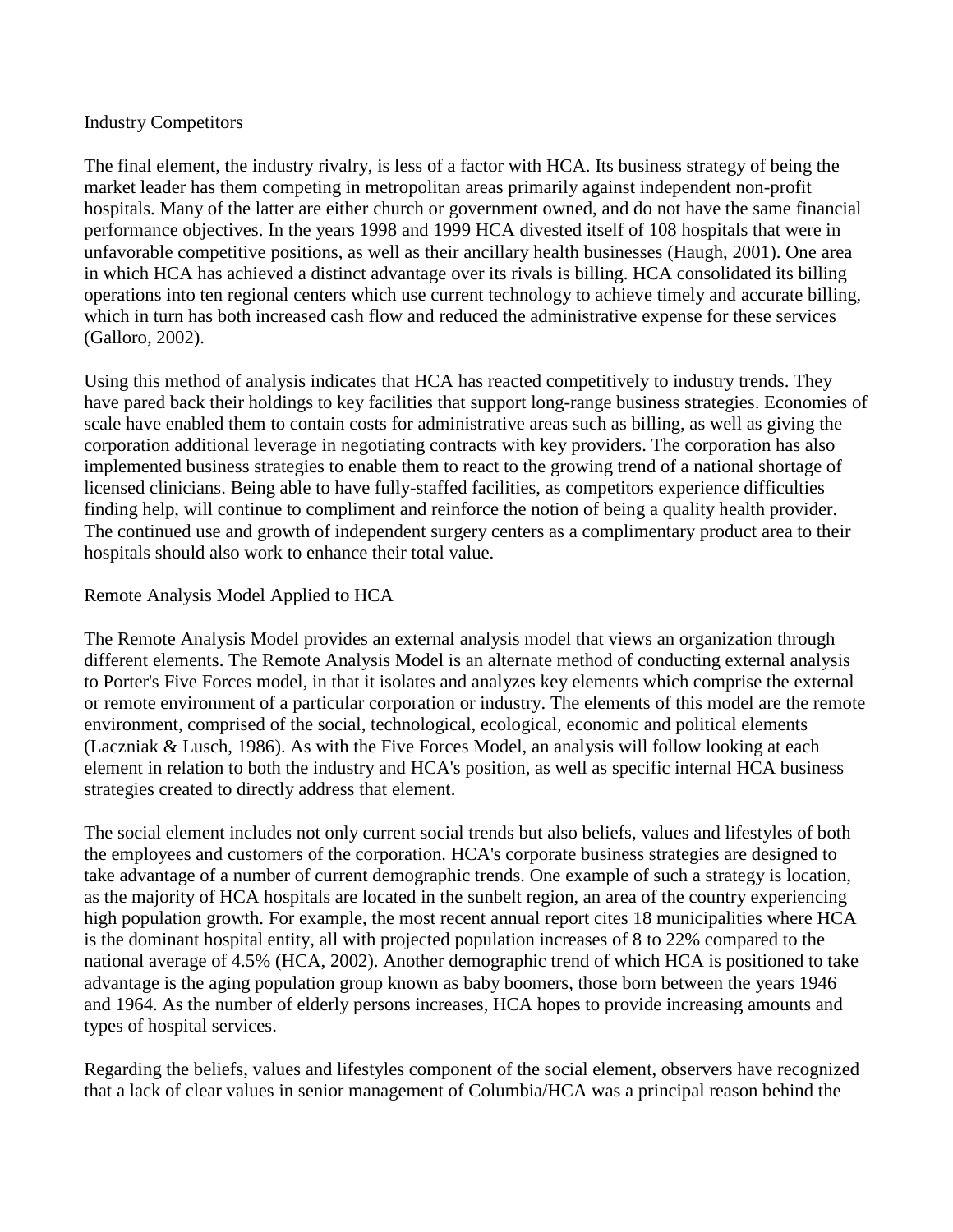1997 investigation and resulting restructuring (Goldsmith, 1998). A former executive was interviewed about the corporation's "profit-at-all-cost mentality" and how reductions in staff made to lower labor costs and increase profitability led to pharmaceutical distribution errors which "included misprescription: nurses in a hurry giving the wrong doses or giving the right medication to the wrong patient." (Multinational Monitor, 1998, p. 17  $&$  19). In an effort to change these negative perceptions, the present company now states that its primary objective is to "Emphasize a 'patients first' philosophy and a commitment to ethics and compliance" (HCA, 2002. p. 5). Values and people are now a priority in the corporation's business practices, and HCA has implemented a number of internal programs that reinforce the importance of ethical conduct to the employees.

This commitment to patients and quality care is communicated to the external environment, in an ongoing effort to change the existing perception of HCA, as well as the perception of for-profit institutions in general, as being unethical. In light of the recent accounting scandals and the resulting close ethical scrutiny of all publicly held corporations, the importance of acting in an ethical manner cannot be overstated. HCA has tried to distance itself from these accounting scandals, and issued a press release in June, 2002 to reiterate the accuracy of their financial statements. Analysis of the social component shows that HCA is a good position to take advantage of demographic trends, that they have addressed many issues regarding their employees, and that they have initiated efforts to reverse the negative perception held by the public of only being concerned about profit rather than people.

The technological element focuses upon the degree of technological change within a particular industry. The hospital industry finds itself in an environment of continuous technological innovation, with medical technologies designed for enhanced diagnostic capabilities and to perform less invasive procedures. Other technological advances are with information systems designed to streamline hospital operations. The economies of scale derived from having multiple facilities within a geographic market allows HCA to take advantage of the most current medical technology by designating specialty hospitals, which avoid duplication of costs for this equipment at all facilities. Another example of these economies of scale is with the centralization of the regional billing offices. The technology professionals have created a common billing platform that prompts data entry operators for key information, and the program screens the information for errors in an attempt to ensure that claims submitted to payers are accurate. A review of just one of these regional centers estimates that this technology will improve cash flow by \$ 3 to \$4 million annually and increase revenue by \$ 4 to \$ 5 million annually through the reduction of appeals (Galloro, 2002). The technology also allows HCA to negotiate managed care contracts from a stronger position, by providing more detailed information about clinical costs associated with specific patient diagnosis groups. HCA has an advantage, in that most competitors would not be able to expend the \$ 100 million capital investment that this system required. Analysis of this element shows that HCA is capitalizing upon technology to gain a competitive advantage.

The ecological element concerns the responsibility of firms to operate in a manner that is not harmful to the ecology of the planet. For the hospital industry as a whole as well as for HCA this is not a critical area, as issues such as the disposal of hospital wastes are Federally regulated. Since all hospitals must comply to these same national standards there is no significant competitive advantage to any specific facility or change. The analysis of this element shows that HCA would have some leverage in negotiating a favorable waste disposal price due to their economies of scale.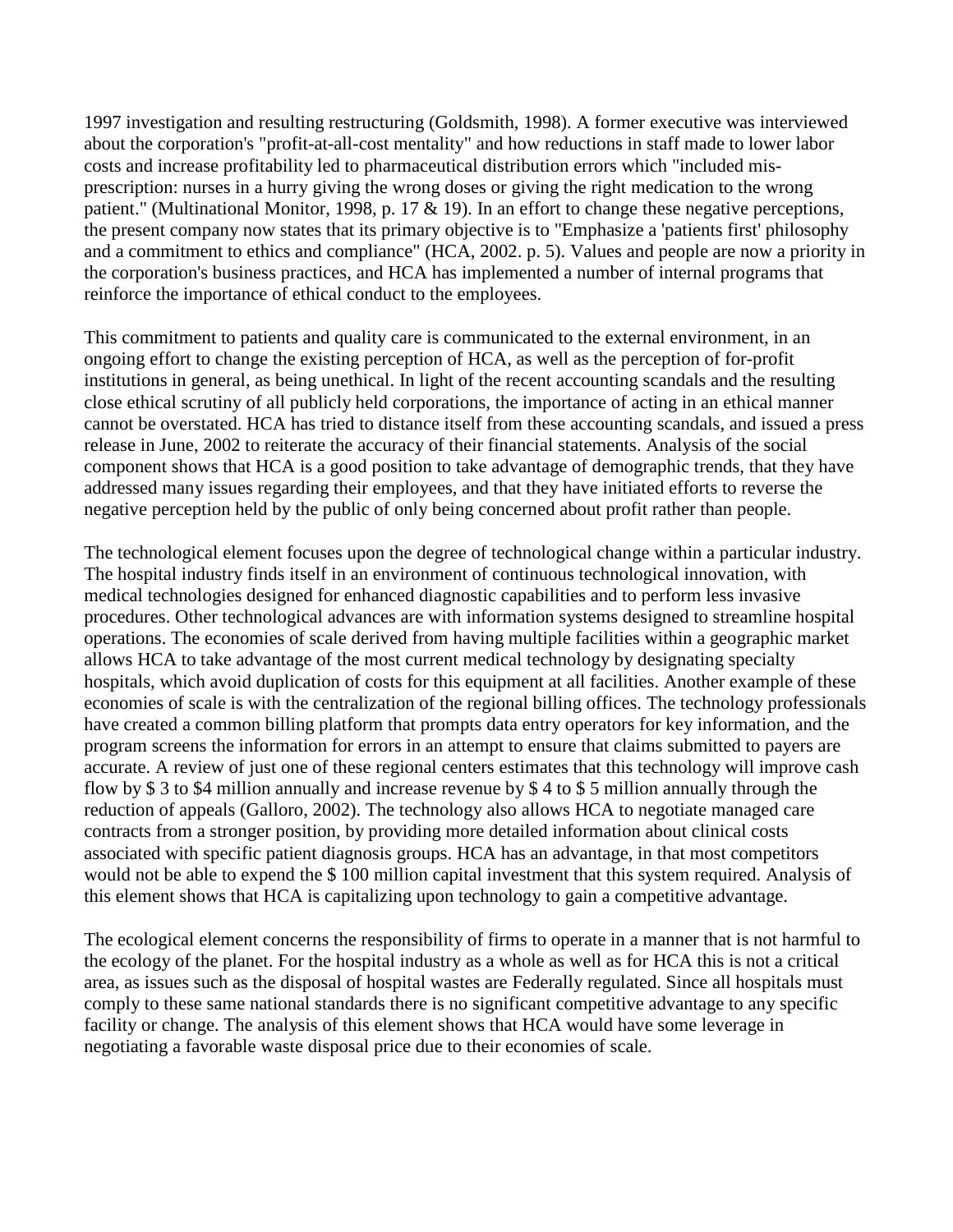The economic element focuses upon the economy that an industry is in, including such factors as inflation, interest rates, the availability of credit and general sources of revenue available to make a firm economically viable. The hospital industry has seen a recent trend towards reduced compensation from the majority of payer sources. As a result, hospitals have undergone a variety of cost containment measures, including the discontinuation of service of unprofitable departments. In the case of multihospital systems, unprofitable hospitals have either been closed or converted into other types of health facilities. This is an extremely unpopular strategy to undertake, as it impacts the local communities with both the losses of jobs as well as safety concerns of the neighborhood hospital not being easily accessed in the event of an emergency. HCA has taken the opposite approach towards emergency departments, emphasizing access to emergency care as a key contribution to each market, and making large capital improvements to all emergency facilities. While many acute care specialty departments have been consolidated to individual HCA facilities within each metropolitan area they have made it a priority to keep emergency departments at every facility (HCA, 2002).

As to whether cost containment strategies of consolidation actually work, a study explored the relationship between length-of-stay and hospital cost containment strategies (Carey, 2000). This study examined financial indicators for approximately forty percent of all United States hospitals over a fiveyear period. The conclusions reached were that the actual cost savings derived from shortened length-ofstays have been greatly overestimated, especially when evaluated against quality of care and the high costs incurred when needing to readmit a patient for complications that developed after being discharged prematurely from the hospital facility.

HCA has a stated business strategy of improving their operations through cost management programs, which include the previously discussed economies of scale as well as other factors such as group purchasing for supplies and pharmaceuticals. Another economic competitive advantage is through reduced labor cost through using shared staff between facilities rather than relying upon outside staffing agencies to meet minimum staffing levels (HCA, 2002). Other trends regarding economic issues pertain to staffing, and would be the same as those discussed as the supply element in the Five Forces Model. Analysis of this element shows that HCA has economic strengths in regards to competitors.

The political element refers to the legal and regulatory environment in which firms operate. The hospital industry is highly regulated, through both state licensing requirements and federal requirements. Hospitals must also adhere to rules and regulations as dictated by both their insurers and accrediting organizations. Compliance with all requirements is an expensive and time consuming task, and the majority of hospitals have senior executives dedicated exclusively to these tasks. Another main political element is that of the certificate-of-need requirements for expansion, as outlined during the analysis of new entrants discussed in the Five Forces Model.

For HCA, the political element takes on the additional dynamic resulting from the fiveyear long Medicare fraud investigation initiated in 1997. In 1999 Federal investigations resulted in Columbia/HCA executives being found guilty of fraud and conspiracy (Harrison, 1999). In May 2000, the United States Justice Department issued a \$ 745 million fine against HCA as a final settlement for the criminal investigation (Mokhiber, 2000). A final settlement of \$ 250 million was made to the Department of Health and Human Services in March 2002 to resolve all outstanding Medicare cost report issues from 1993 to July 2001 (HCA, 2002). In addition, HCA negotiated a Corporate Integrity Agreement with the United States government to ensure continued compliance. Having these issues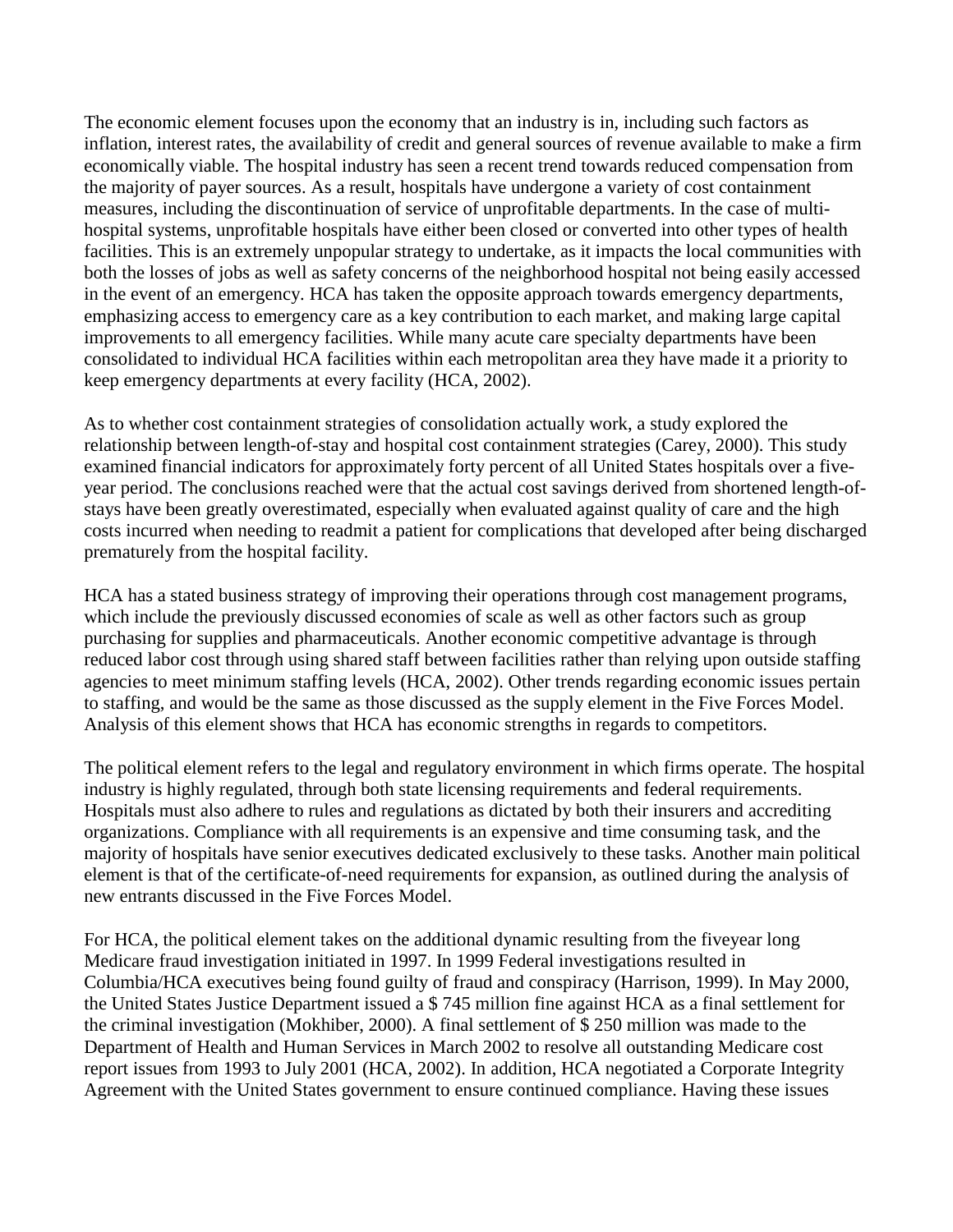resolved will put HCA in a better competitive position than existed for the previous five years, however the corporation can expect to continue to receive arduous scrutiny of their business practices. Analysis of this element shows that HCA has made considerable strives to enhance their political position, but that they will continue to be closely watched.

Using this method of analysis indicates that HCA has positioned itself to take advantage of demographic trends within their chosen markets. Their economies of scale will allow them to surpass competitors in that they can take advantage of technological resources in a more costeffective manner. The corporation's primary weakness in regards to competitors is its tarnished image and intense government scrutiny as a result of past abuses. While HCA has begun to attempt to reverse these negative perceptions, this will take difficult and time consuming process, especially in light of the fact that many of negatives will always be associated with the corporation's for-profit status.

#### Internal Analysis

# HCA's portfolio Using the Industry Attractiveness Model

The Industry Attractiveness Model, by McKinsey and Company and General Electric, also known as the GE Portfolio Planning Model or Multi-factor Portfolio Matrix, was designed to compare a company's industry attractiveness to its business strength (Proctor & Hassard, 1990). The industry attractiveness component is a composite of the Five Forces Model elements and the social and economic elements of the Remote Analysis Model. The external analysis of the hospital industry showed that this market is highly competitive, heavily regulated, with high barriers to entry, key supplier issues and considerable power on the part of buyers for the services. The market is fragmented and oversupplied, with more hospital beds available than are currently needed by patients. The overall assessment of the attractiveness of this particular industry to new investors would be one of low attractiveness in comparison to other industries for the vertical matrix of the grid.

The business strength component is a composite of the business's internal environment, including the elements of financial strength, personnel, reputation, and uniqueness of its product offering. A number of software programs are commercially available for a company to weigh the different factors and derive where they fall for this component. HCA's financial strength clearly puts them in a superior competitive position. With 2001 revenue of approximately \$18 billion and net income of \$ 886 million, HCA is well above industry averages for profitability (HCA, 2002). HCA's personnel would also be seen as a strong component. HCA's offering of competitive wages and profit sharing would also help to motive personnel. The business strategy of being one of the top health providers in each market would facilities the personnel component, as their facilities remain attractive employment locations to practitioners in those markets. HCA's uniqueness of product offering and reputation are both tied directly to their current business strategy of emphasizing the quality of their services compared to competitors. The current marketing campaign focuses upon each local hospital and how the hospital benefits the community with the best possible care. This is a dramatic departure from the 1997 campaign, which sought to establish a national image for the corporation, a strategy that backfired with the publicity surrounding the federal fraud investigation. The corporation officially changed its name in 2000, to distance itself from the negative associations with the Columbia image, and has made efforts to improve its image through supporting local disaster readiness programs as well as a \$ 2 million donation to the national September 11th Fund (HCA, 2002). Collectively, these factors would combine for a medium to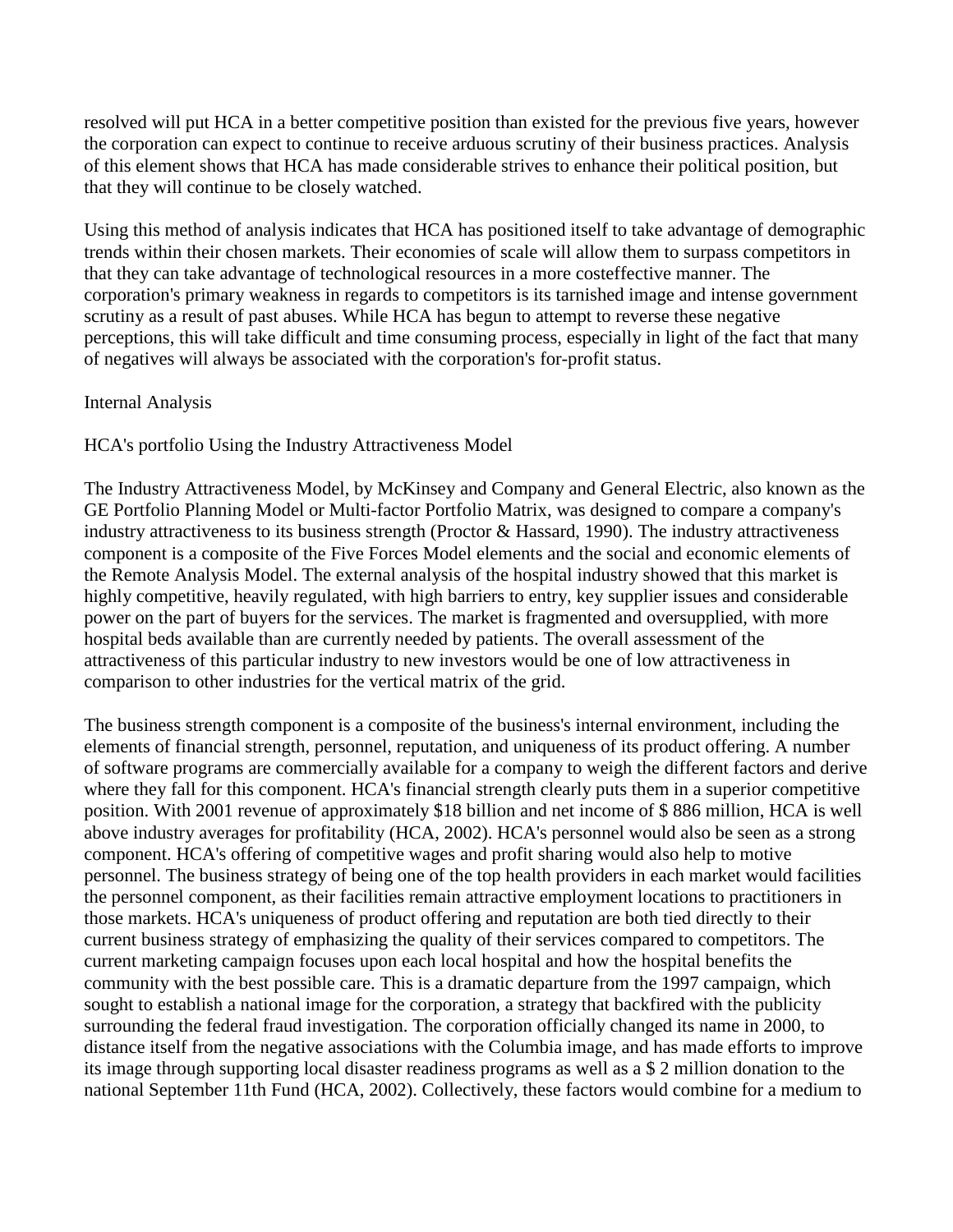good position on the horizontal matrix of the grid. The interpretation of the grid and recommended business strategy depends upon exactly where the corporation falls in relation to the two barriers. With its low business attractiveness and medium to high business strength HCA would have the recommended strategy of profit producer, which would be equivalent to the cash cow grid on the Boston Consulting Group matrix (Hambrick et al., 1982). The recommended strategies from this position are to either grow the business or to make minimum reinvestments to maximize profits. This generic approach, however, is too simplistic in a highly competitive market such as the hospital industry, where HCA's competitors are seeking to draw away market share. This matrix, however, would be helpful to use for analysis of HCA's outpatient surgery centers, which show higher industry attractiveness and suggest reinvestment into these business units to maximize profit potential. One final drawback to using this analysis model is the subjectivity of interpretation.

Using this method of analysis indicates that HCA is in a favorable position for profitability within a very competitive and unattractive industry. HCA's present internal business strategies have positioned them to remain competitive within this industry. Their retention and promotion of outpatient surgery centers as a potential growth area, while allowing for the sharing of key resources between these business entities, works favorably to HCA's longterm potential. The weakness of this particular model is its simplicity and subjectivity, which are not necessarily designed to address an industry as complex and competitive as hospitals.

#### HCA using the Resource Based View Model

Barney's RBV Model (1991) defines the overall resources as the combination of a firm's tangible assets, intangible assets, and organizational capabilities. HCA's tangible assets are listed on their balance sheet and total \$ 17.7 billion. This includes \$ 4.1 billion in current assets, primarily accounts receivable, \$ 8.9 billion in net property and equipment, and other assets which principally consist of investments (HCA, 2002). The location of most of the assets, in urban markets in the southern United States, works favorably to HCA's advantage in relation to United States population trends.

The intangible assets are harder to quantify as they include sub-components such as customer loyalty to brand names, a company's reputation, the specialized knowledge and experience of employees, overall morale and other non-visible components. For HCA, the previous five years have had an overall negative impact on their brand name and company reputation, which the company is only now beginning to reverse. Under Frist's leadership, HCA has been emphasizing the social responsibility to the local communities in which they operate. This is counter to the norm of for-profit hospitals, where research has shown that there is generally a reduced commitment to both the local community and to social responsibility (Becker, 2002). The 2001 settlement agreement between the government and HCA calls for eight-years of tight scrutiny of both billing practices and financial relationships with physicians. Dr. Frist stated that the settlement will "allow us to move forward, maintaining our focus on providing quality patient care" (Charatan, 2001, p. 10). A recognized measure of social responsibility that for HCA runs counter to this claim of patient care above profitability is the number of Medicaid patients admitted to a facility. Typically, Medicaid accounts for between 15 and 20% of hospital industry revenues. HCA has historically accounted for only 8%, which has most recently been reduced to 7% (HCA, 2002).

Other intangible assets pertain to the experience and knowledge of employees as well as company morale. (HCA, 2002). A key objective of the company is the continued recruitment and retention of quality physicians, with favorable reputations in the communities in which they operate. The summary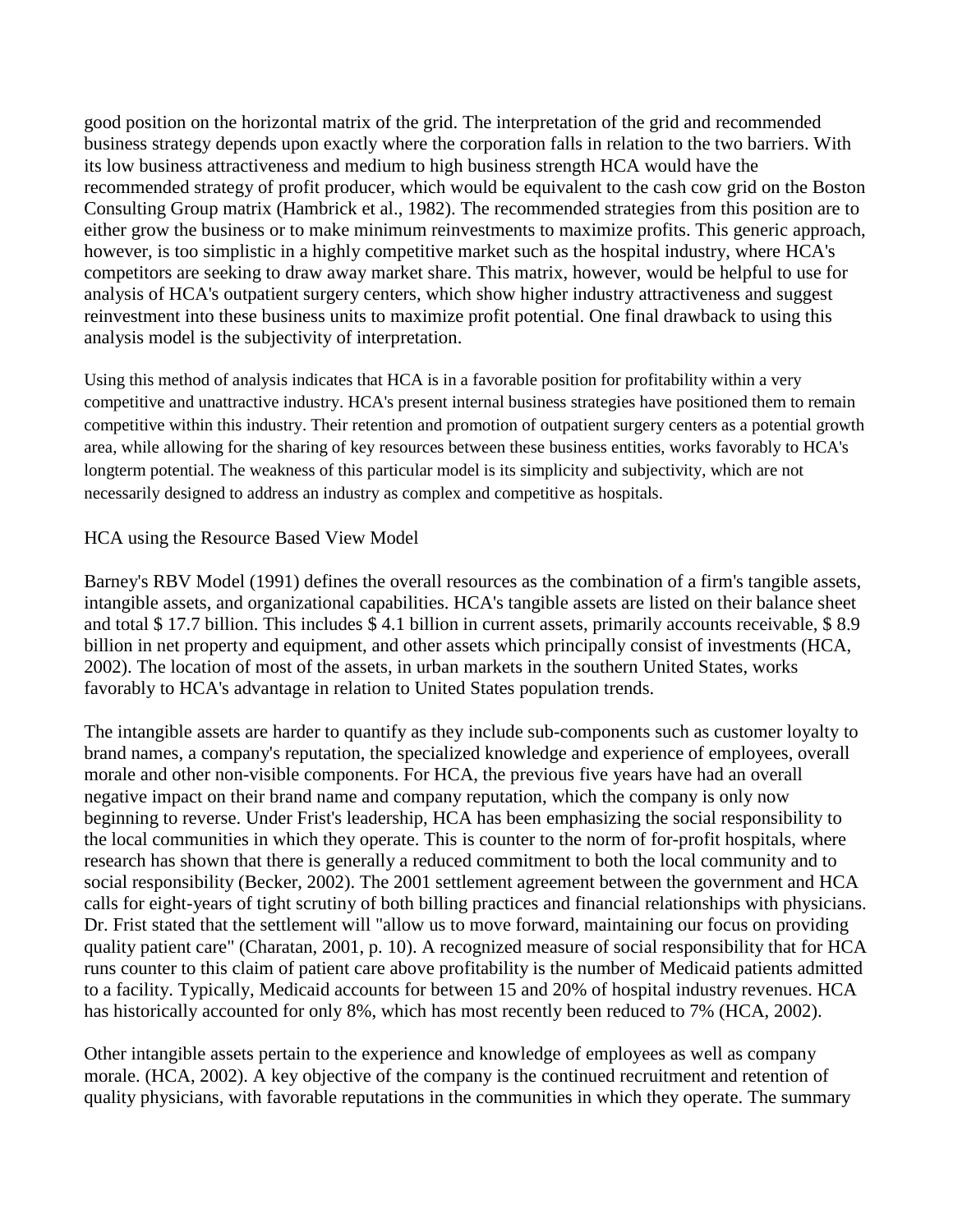of the intangible components shows a combination of positive assets pertaining to personnel countered by negative assets pertaining to image and reputation, which the corporation is making efforts to improve.

The organizational capabilities refer to the combined synergy of skills and processes created through the transformation of inputs into outputs by the people and assets of the firm. This overall process of combining the tangible and intangible assets through the organizational capabilities defines the specific strategy of the firm. Barney (1991) sees this unique deployment of the firm's resources as the reason for a firm's competitive advantage. He sees a successful firm as one whose organizational capabilities are both valuable and rare in regard to their competition, and which the competition cannot easily imitate or substitute. HCA currently has several business strategies in place, described in the three prior model analyses, to favorably maximize this synergy for positive results.

Using this method of analysis indicates that HCA is in a strong position, with tangible assets superior to most competitors, with its strongest intangible asset being the knowledge and experience of its personnel. HCA's organizational capabilities are positioned to maximize the synergy between its tangible and intangible resources for a positive outcome. As also reflected in the other analysis model, the corporation's primary weakness is the intangible assets pertaining to its unfavorable image, which HCA's CEO has publicly attempted to counteract.

#### Analysis and Recommendations

#### Critical Analysis

Each of the four strategic planning models used to examine HCA has its own inherent strengths and weaknesses. Reliance upon a single model to reach conclusions and make longterm strategy recommendations would therefore be with considerable risk, as each successive model has revealed additional insight into the corporations overall business strategies and competitive position within the industry. A composite of the four models gives a more balanced perspective, from which conclusions can be drawn. Use of more than one business model was a recommendation of Porter (1980).

The external analysis of the hospital industry has shown it to be a fragmented industry, with considerable diversity in regards to types of ownership. The industry has more facilities than are currently required with occupancy levels currently below 50% (Salit, 2002). A number of trends have negatively impacted this industry, including reduced reimbursement, staff shortages, rising costs of key supply elements including pharmaceuticals, and the growing availability of substitutes to traditional inpatient hospital care. This is also an industry with high capital requirements to enter, as well as intense regulation and government scrutiny. This industry also requires providers to constantly invest in expensive new technology.

This analysis was consistent with other research, as financial projections by the American Hospital Association (2002) for the next eight years reflect continued increases in revenue, but only modest increases in net earnings. Three separate independent studies have been recently conducted regarding profitability for the hospital industry. The President and C.E.O. of the Federation of American Health Systems summarized that "All three studies come to essentially the same conclusion: Hospital margins are bad and are expected to reach historic lows this year" (Gardner, 2000, p. 8).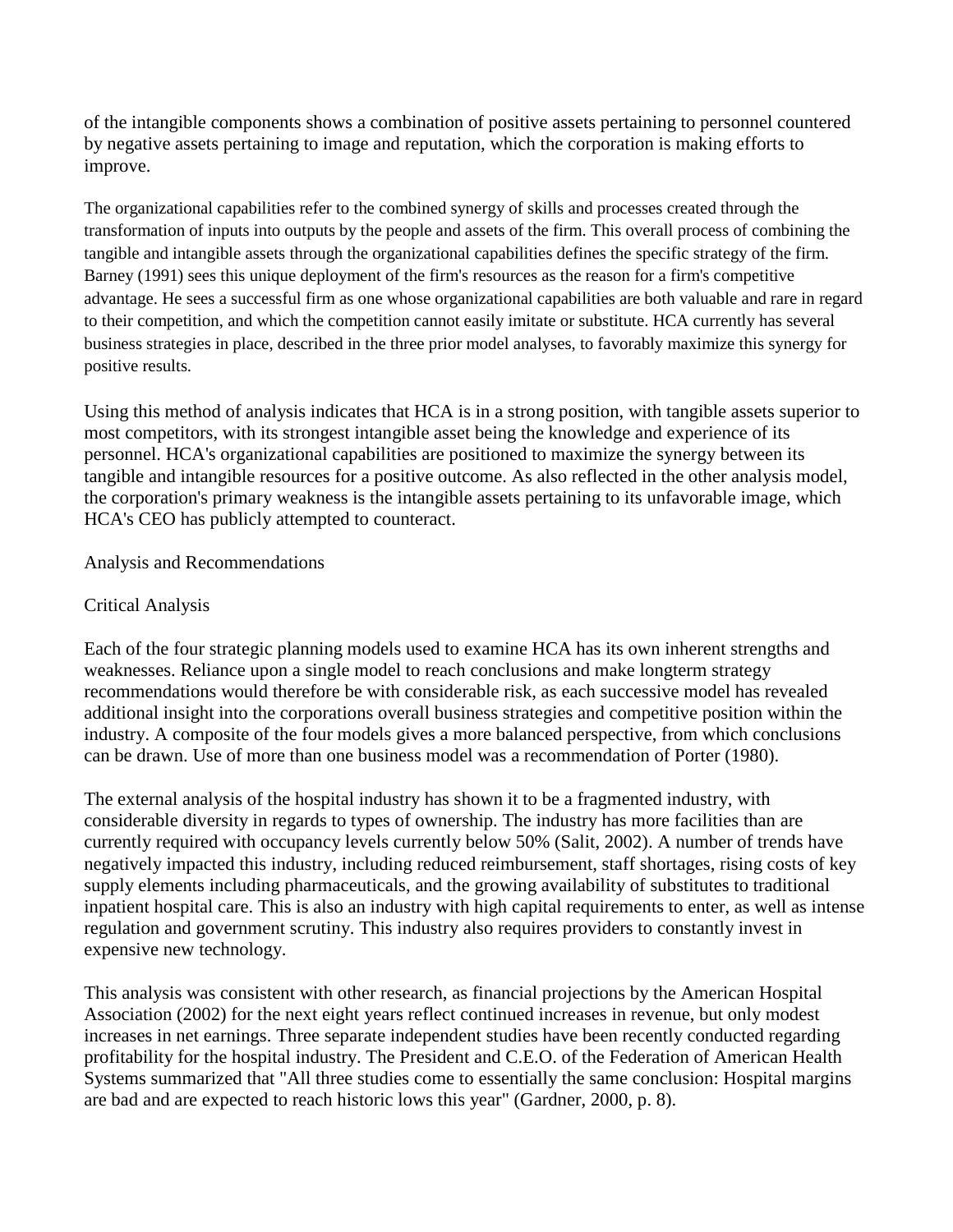HCA, Incorporated has implemented specific business strategies designed to directly address the identified elements of the external environment. They have reorganized into a core group of key facilities in markets with favorable demographic projections to support long-range profitability. Their economies of scale have enabled them to leverage more advantageous reimbursement contracts from payers while simultaneously containing costs for key areas such as billing and the hiring of clinical workers. Currently their primary weakness remains their overall reputation as a for-profit business that was found guilty of fraud. While HCA has attempted to distance itself from these past actions, improvement of its image with an emphasis on quality patient care will take time for the public to accept.

The internal analysis models show HCA to be favorably positioned, due largely to its considerable financial strength and economies of scale. While the corporation finds itself within a very competitive and generally unattractive industry, their internal business strategies should enable them to be competitive. This is especially true with their ancillary subsidiaries of outpatient surgery centers, a potential growth provider type within the health industry.

#### Recommendations

Key recommendations for HCA can be made based upon the composite analysis using the four strategic planning models.

Specific portfolio recommendations are as follows:

1. Limit future hospital acquisitions. HCA has made considerable strides to refocus upon its hospital operation in select markets. Future hospital acquisitions should be carefully researched and entered into only after thorough due diligence and analysis.

2. Remain focused on the core business. HCA has divested itself of ancillary businesses, and should not be tempted to reenter these markets. Strategic alliances can be developed for patient continuum of care without exposing HCA to the financial risk involved with ownership.

3. These strategies take into consideration the industry attractiveness of both health provider areas that HCA is presently involved in. They build upon proven strategies, while taking into consideration future profit potential.

HCA has presently undertaken a number of internal business strategies, which the analysis shows to have been successful. These should be either continued or even expanded upon to maintain competitive advantage, and include the following:

1. Continue to recruit and retain personnel. There is a growing national crisis caused by the shortage of clinical personnel, which could have long range consequences effecting the quality of patient care at understaffed facilities.

2. Consolidate administrative functions using technology. HCA has successfully consolidated their billing functions into regional centers. Other administrative functions including financial and clinical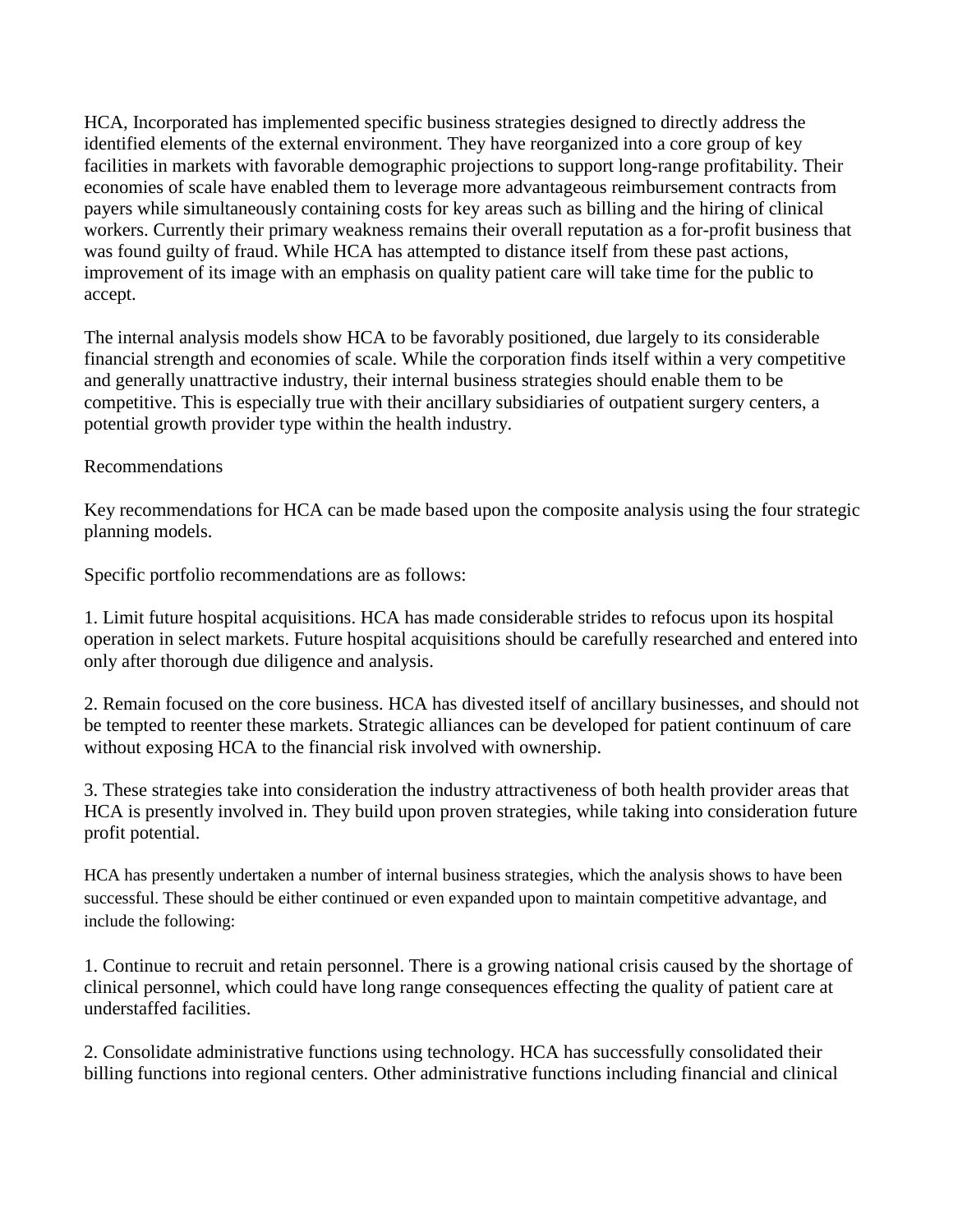analysis should be continued so that HCA will find itself in a favorable position to negotiate contracts and maximize reimbursement.

3. Finally, the analysis of the issues has identified areas where new strategies should be developed in order to improve HCA's overall corporate image as well as the need to create a positive perception of the firm within each local community. The primary recommendation would be for HCA to conduct further research into how to best meet the needs of the local community in order to create a positive perception of the services that they provide.

Summary of Management Discussion and Review

The analysis and case study of HCA presents a specific example using one hospital corporation. This example shows how strategic analysis models can be used to examine other businesses. The analysis has revealed that this one corporation has key competitive advantages within its industry. What it also shows is the major weaknesses of the corporation. The type of analysis used could be conduced for other hospital corporations, for other types of health care corporations, or for businesses in other industries. This particular analysis utilized four different strategic analysis models, two of them focused upon the internal environment and the other two with an external focus. This combined use of internal and external models has provided for a balanced examination of a corporation.

This study began with an external analysis for the industry as a whole. An external analysis would also be the best place to begin an analysis of a corporation in an industry. It is necessary to have a gauge in order to measure the company's strategic plans in relation to the external environment that it operates within. The external analysis of the hospital industry showed that it had high barriers to entry, with supply issues pertaining to both availability of personnel and costs of materials. The industry faced buyers with significant power over reimbursement, an increasing trend towards alternatives to traditional services and an extremely competitive overall environment. Once these factors had been identified it was possible to then examine how HCA's strategic plan interacted with these elements. This methodology would be equally applicable for examining other corporations.

One of the major advantages to using multiple models for external analysis is that it identifies the corporations strategic positing within an industry, exploring various facets that the use of a single model would have overlooked.

Similarly, the use of a single internal analysis model could overlook critical elements that would be helpful and necessary in ascertaining the strengths and weaknesses of the corporation.

In conclusion, in today's increasingly competitive global economy it is important for managers and entrepreneurs to take an objective view of the strategic plans of their corporations. An objective view should be done using a combination of different strategic planning models in order for the analysis to be accurate and comprehensive. The models presented in this paper are just some of the strategic planning models that are available for managers to use. Managers should also explore which other models might be most appropriate for their particular industry.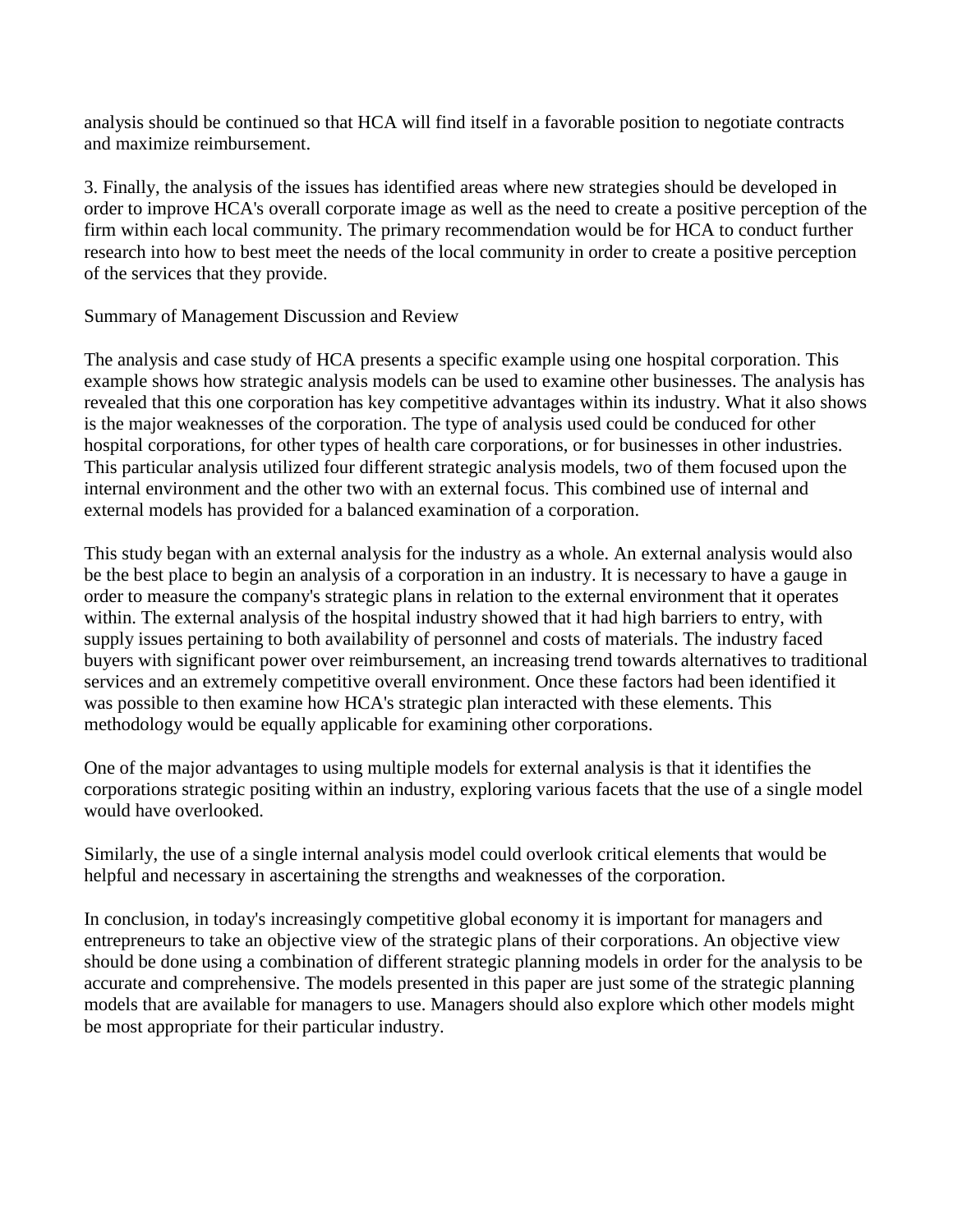References

American Hospital Association (2002). Hospital Statistics 2001. Washington.

Barney, J. (1991). Firm resources and sustained competitive advantage. Journal of Management 17,99- 120,

Becker, E. & Potter, S. J. (2002) Organizational rationality, performance and social responsibility: Results from the hospital industry. Journal of Health Care Finance. 29.1,23-48.

Bellandi, D. (1998). The quiet restructuring: Blaming Fed, hospitals shed workers, facilities in droves. Modem Healthcare. 2-5.

Carey, K. (2000). Hospital cost containment and length of stay: An economic analysis. Southern Economic Journal 67-2. 363-380.

Chan, B., Feldman, R. & Manning, W. G. (1999). Hospital behavior and Performance: The effects of group size and group economic factors on collaboration: A Study of the financial performance of rural hospitals in consortia. Health Services Research 34-1. 9-31.

Charatan, F. (2001). US settles biggest ever healthcare fraud. British Medical Journal 322, 7277,10-12.

Columbia / HCA (1998). Columbia/HCA Annual Report for 1997..

Drucker, P. (1954). Practice of Management. New York: Harper & Row.

Eddy, C. A., Liberman, A. & Falen, T. (2000). Medical care program compliance - a year 2000 recipient perspective of Medicare claims. The Health Care Manager 19.2, 22-37.

Emch, P. (2000). Hospitals: the winners and the losers. Med Ad News. 17-6.

Fayol, H. (1916/1949). General and Industrial Management. (C. Storrs translation). London: Sir Isaac Pitman and Sons.

Frech III, H.E. & Mobley, L. R. (2000). Efficiency, growth, and concentration: An empirical analysis of hospital markets. Economic Inquiry. 38-3. 369-384.

Galloro, V. (2002). Centers of attention. Modern Healthcare 32-29.26-32.

Gantt, H. L. (1974). How Scientific Management is Applied: Hive Management Series No. 26. Hive Publishing Company. (Original work published 1911).

Gardner, J. (2000). The worst is over? Modern Healthcare 30.19. 8.

Goldsmith, J. (1998). Columbia/HCA: A failure of leadership. Health Affairs 17.2,27-29.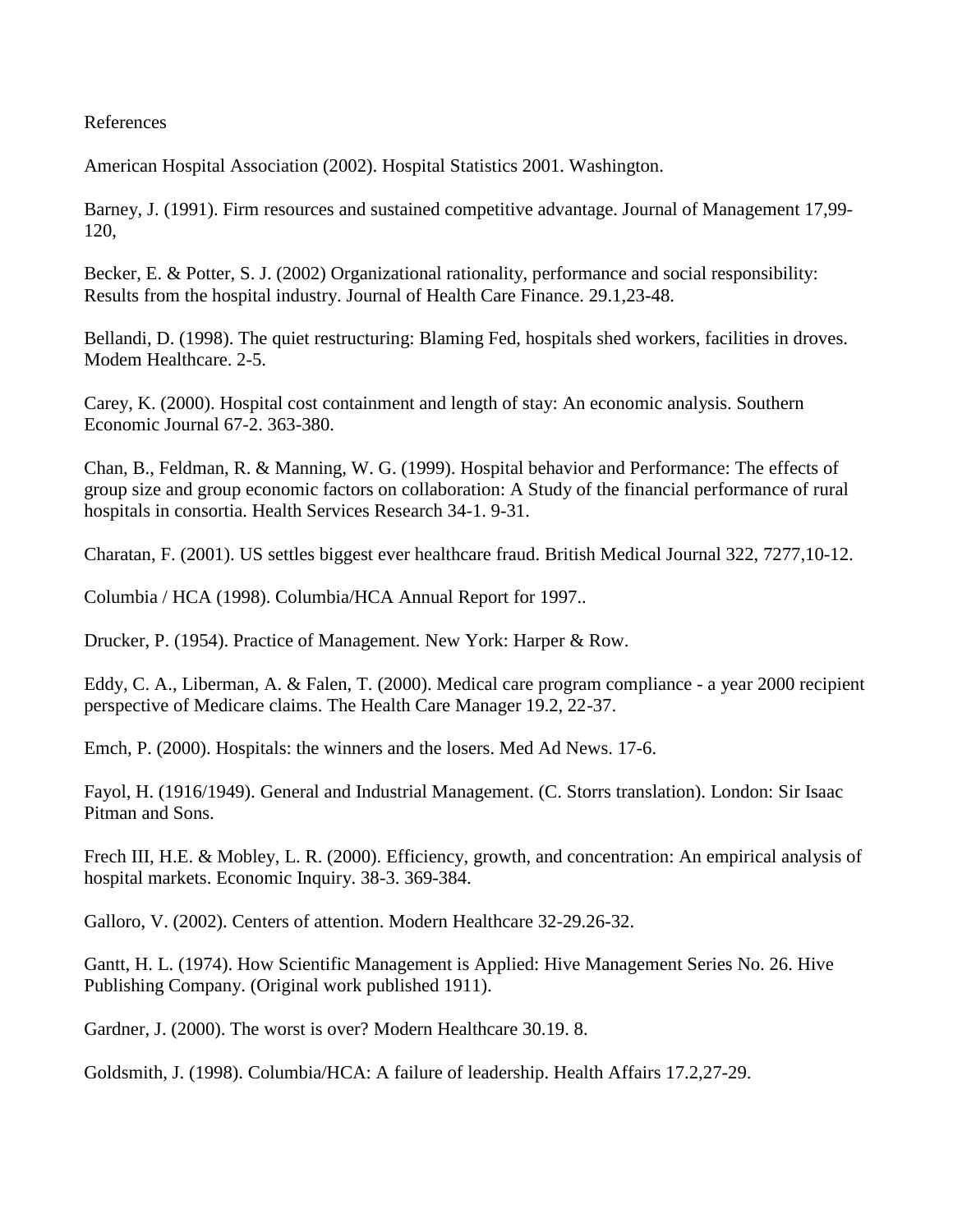Haddohenry, C. (2002). HCA is getting its strength back. Business Week. 3779, 82-84.

Hambrick, D. C., MacMillian, I. C., & Day, D. L. (1982). Strategic Attributes and Performance in the BCG Matrix - A PIMS-Based Analysis of Industrial Produce Businesses. Academy of Management Journal 25. 3, 510-532.

Harrison, M. W. (1999). Fraud & abuse: Two Columbia/HCA executives found guilty of fraud. Journal of Law. Medicine & Ethics 27. 3,284-286.

Haugh, R. (2001). Back to Basics. Hospital and Health Networks 75-1. 32-35.

HCA, Incorporated (2000). 1999 HCA, Incorporated Annual Report.

HCA, Incorporated (2002). 2001 HCA, Incorporated Annual Report.

HCA, Incorporated (2002). Internet site, [www.hca.com.](http://www.hca.com/) September 18.

Hlavacka, S., Bacharova, L., Rusnakova, V., & Wagner, R. (2001). Performance implications of Porter's generic strategies in Slovak hospitals. Journal of Management in Medicine 15.1,44-66.

Hofer, C. W. (1965). Strategic Management: A casebook in Policy and Planning 2nd Ed.. St. Paul: West Publishing Company.

Hoppszallern, S.& Hortillo, Y. (2000). Top 25 hospital mergers and acquisitions announced in 1999. Hospital and Health Networks 74. 5. 42-50.

Hoppszallern, S. (2002). Mergers and acquisitions. Hospital and Health Networks 76. 5. 51-56.

Horak, B. J. (1997). Strategic Planning in Healthcare: Building a Quality-Based Plan Step by Step. New York: Quality Resources Inc.

Institute of Medicine (1999). America's Health in Transition: Protecting and Improving the Quality of Health and Health Care. Washington D.C.: National Academy of Sciences.

Jaklevic, M. C. (2000). Profit decline; Industry data provide more evidence that not-for-profit hospitals are making less money. Modem Healthcare. 3-6.

Johnson, T. K., Holm, C. E., & Godshall, S. D. (2000). Ambulatory surgery: Next-generation strategies for physicians and hospitals. Healthcare Financial Management 54.48-51.

Kleinke, J.D. (1998). Deconstructing the Columbia/HCA investigation. Health Affairs 17, 2, 7-16.

Lacznaik, G.R. & Lusch, R. F. (1986). Environment and Strategy: A Survey of High-Level Executives. Journal of Consumer Marketing 3. 2, 27-45.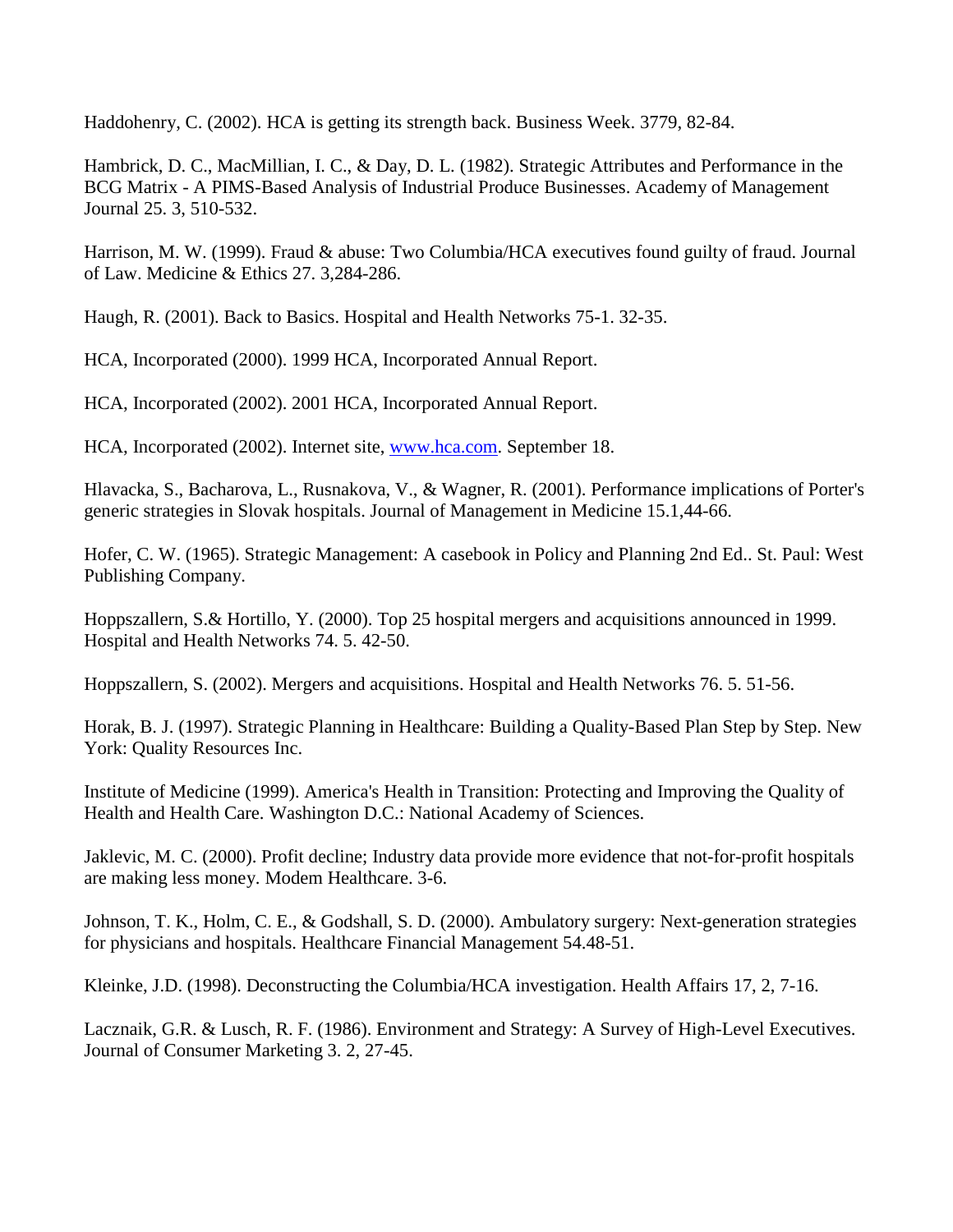Layton, S. M. (1991). Strategic Planning and its Impact on Financial Performance and Growth. Doctoral dissertation: Nova University.

Martinez, B. (2002). With new muscle, hospitals squeeze insurers on rates. Wall Street Journal. Al, A6.

McCue, M. J. (1996). A premerger profile of Columbia and HC A hospitals. Health Care Management Review 21. 2, 38-45.

Mokhiber, R. (2000). Columbia/HCA's fraud. Multinational Monitor 21.6,29-30.

Moller-Tiger, D. (1999). Long-range strategic planning: a case study. Healthcare Financial Management 53. 5, 33-35.

Moore Jr., J. D. (2000). Healthcare compensation rises. Modern Healthcare 30. 29, 29-36.

Multinational Monitor (1998). Blowing the Whistle on Columbia/HCA. Multinational Monitor 19, 4, 17-20.

Olson, M. F. (1998). The Standard. New York: Planning Innovations Inc.

Peebles, D. A. (1985). Planning: Rx for Health Care in North Carolina. Managerial Planning. 9-12.

Pearce, J. A & Robinson, R. B. (2000). Formulation. Implementation and Control of Competitive Strategy. 7th Ed., Irwin.

Popovich, K. & Popovich, M. (2000). Use of Q methodology for hospital strategic planning: A Case study. Journal of Healthcare Management 45.6,405-414.

Porter, M. E. (1979). How competitive forces shape strategy. Harvard Business Review 57.2, 137-158.

Porter, M.E. (1980). Competitive Strategy. New York: The Free Press.

Porter, M.E. (1985). The Competitive Advantage. New York: The Free Press.

Porter, M.E. (1986). Changing Patterns of International Competition. California Management Review 28.2. 9-41.

Proctor, R.A. & Hassard, J.S. (1990). Towards a new model for product portfolio analysis. Management Decision 28. 3,14-19.

Salit, S.(2002). Out of the frying pan: New York City hospitals in an age of deregulation. Health Affairs 21.1, 127-140.

Serb, C. (2002). Big guns take aim at RN crunch. Hospital and Health Networks 76. 5,48-50.